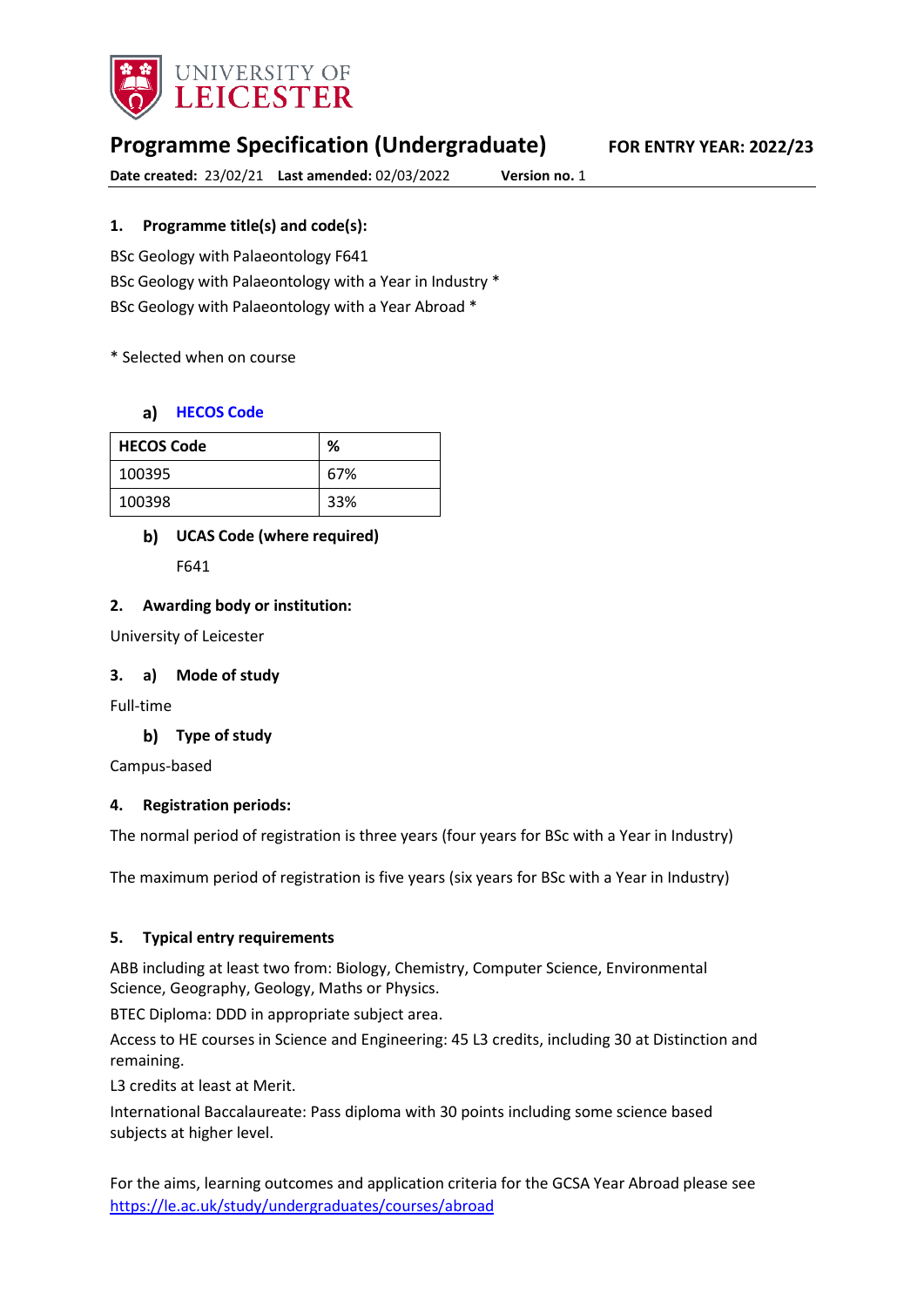### **6. Accreditation of Prior Learning**

APL will not be accepted for exemptions from individual modules, however may be considered for direct entry to year 2, on a case by case and subject to the general provisions of the University APL policy.

### **7. Programme aims**

The programme aims to:

- 1) provide students with a breadth of knowledge of Geology and Palaeobiology, and exposure to some areas of research at the cutting edge of the Earth Sciences, particularly in Palaeobiology;
- 2) provide students with a thorough understanding of the theoretical and practical applications of Geology in the study of the Earth, and environmental and societal issues;
- 3) equip students with transferable and subject-specific skills necessary for a career in the Earth Sciences, other science based industries, education, and for training at management levels in other professions;
- 4) promote the development of ICT and written, oral and presentation skills appropriate for a science graduate at the Bachelors level;
- 5) stimulate students to develop a wide range of independent and team skills;
- 6) ensure that students benefit from an extensive programme of work in the field, developing fundamental geological knowledge through observation and critical analysis as well as developing personal and character skills;
- 7) provide students, via the curriculum and research expertise of staff, with the intellectual development and stimulus for research and further study at a postgraduate level;
- 8) provide students with the environment in which to develop their interests in Geology and Palaeobiology;
- 9) enthuse and motivate all students to achieve their full potential in their degree course.

For the Year in Industry variant only, these additional programme aims apply:

- Prepare students for career and training opportunities which relates to their degree in both the private and public sectors, and voluntary organisations.
- Construct effective applications for placement opportunities
- Provide students the opportunity to recognise suitable plans for transitioning into the workplace

For the 'with a year abroad' variant only, these additional programme aims apply:

- Develop enhanced employability skills
- Experience living and learning in a different cultural environment
- Develop Global Citizenship competencies
- Build new social, academic and professional international networks

#### **8. Reference points used to inform the programme specification**

#### **Degree programmes broadly concerned with earth sciences**

2.4 It is anticipated that all graduates have appropriate knowledge of the main aspects of the Earth sciences, as listed:

• A holistic view of the present and past interactions between components of the Earth system, including the effects of extra-terrestrial influences on these interactions.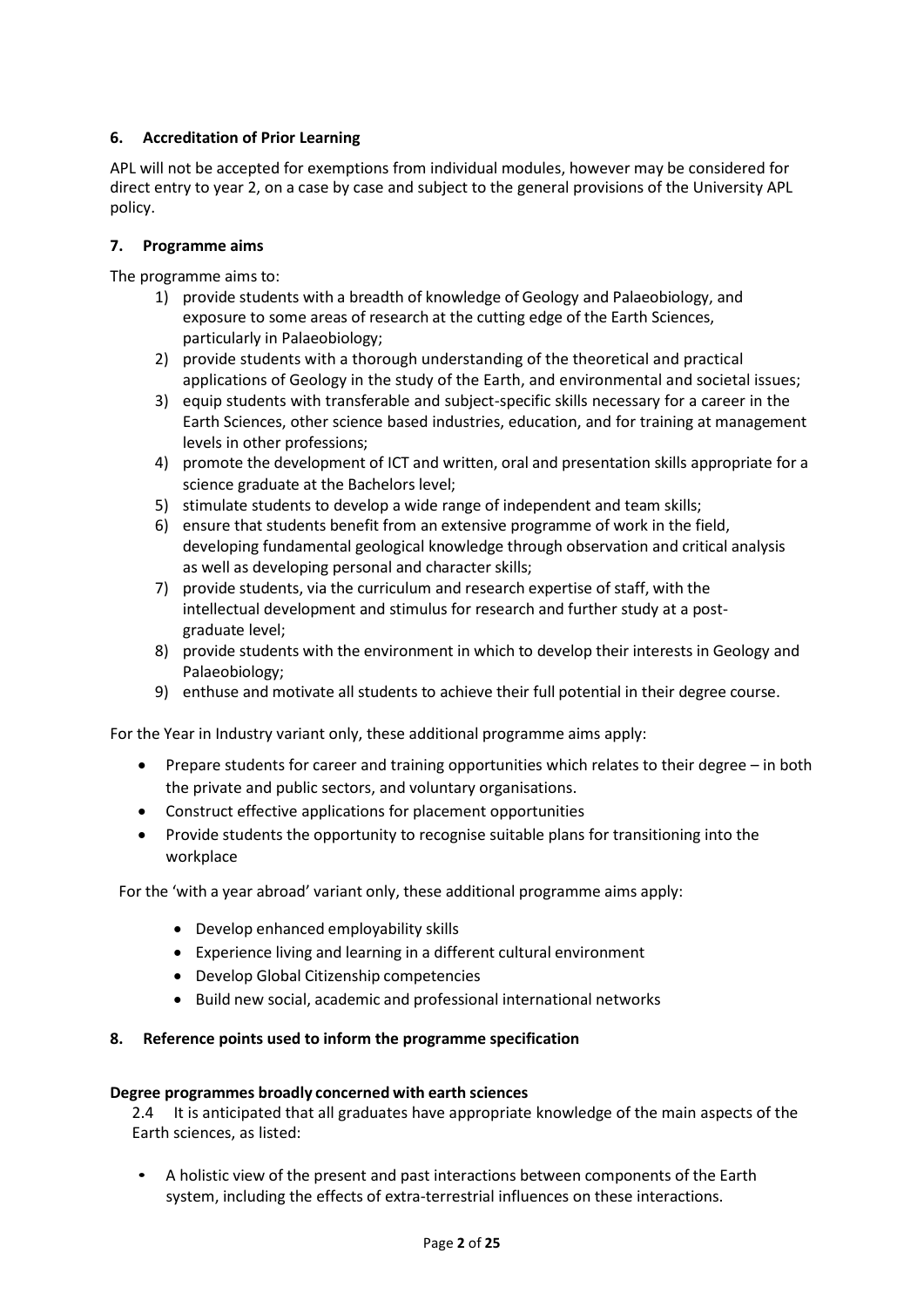- The cycling of matter and the flows of energy into, between and within the solid Earth, the Earth's surface, the hydrosphere, the atmosphere and the biosphere.
- The study of the biological, chemical and physical processes that underpin our understanding of the structure, materials and processes relevant to the Earth and planetary bodies.
- The central paradigms in the Earth sciences: uniformitarianism (the present is the key to the past); the extent of geological time; evolution (the history of life on Earth); and plate tectonics
- Geological time, including the principles of stratigraphy, the stratigraphic column, the methods of geochronology, the rates of Earth processes, major events in Earth history, the evolution of life as revealed by the fossil record, the Quaternary and Anthropocene.
- Collection and analysis of Earth science data in the field, and the appropriate presentation, manipulation and extrapolation of these sometimes incomplete data in both two and three- dimensions, including the generation of geological maps and cross sections.
- The study of structures, materials and processes that includes an appreciation of temporal and spatial variations at appropriate scales.
- The study of the structure, the composition and the materials of the solid Earth (core, mantle, crust, asthenosphere, lithosphere and so on), the hydrosphere, the atmosphere, the cryosphere and the biosphere, and the processes operating within and between them.
- An understanding of other planetary bodies.
- Earth science terminology, nomenclature and classification of rocks, minerals, fossils, and geological structures.
- The identification of rocks, minerals, fossils, and geological structures.
- Surveying and measurement both in the field and laboratory, and using quantitative and instrumental techniques.
- An awareness that the understanding and knowledge gained from the subject and its application has to be considered within a wider socio-economic and environmental context.
- 2.5 Typical programme elements might include: engineering geology; geochemistry; geological mapping; geomorphology; geophysics; geographic information systems and remote sensing applications; hydrogeology; igneous and metamorphic petrology, local and global tectonics; mineralogy; mineral deposits; natural hazards;; palaeobiology; palaeoclimatology; palaeontology; petroleum geology; petrology; sedimentology; stratigraphy; and structural geology.
- 2.6 Applications of the subject areas might include the exploration, development and remediation/storage of Earth resources (eg hydrocarbons, minerals, water, carbon dioxide sequestration, aggregates & radioactive waste), using past climates to understand climate change and the impact on the environment and society, civil engineering projects (e.g. land restoration, site investigations and waste disposal and understanding geohazards (e.g. flooding, earthquakes, volcanic eruptions and landslides.In addition, the Programme Specifications were informed by:
	- QAA Benchmarking Statement
	- Framework for Higher Education Qualifications (FHEQ)
	- UK Quality Code for Higher Education
	- University Learnin[g Strategy](https://www2.le.ac.uk/offices/sas2/quality/learnteach)
	- [University Assessment Strategy](https://www2.le.ac.uk/offices/sas2/quality/learnteach)
	- University of Leicester Periodic Developmental Review Report
	- External Examiners' reports (annual)
	- United Nations Education for Sustainable Development Goals
	- Student Destinations Data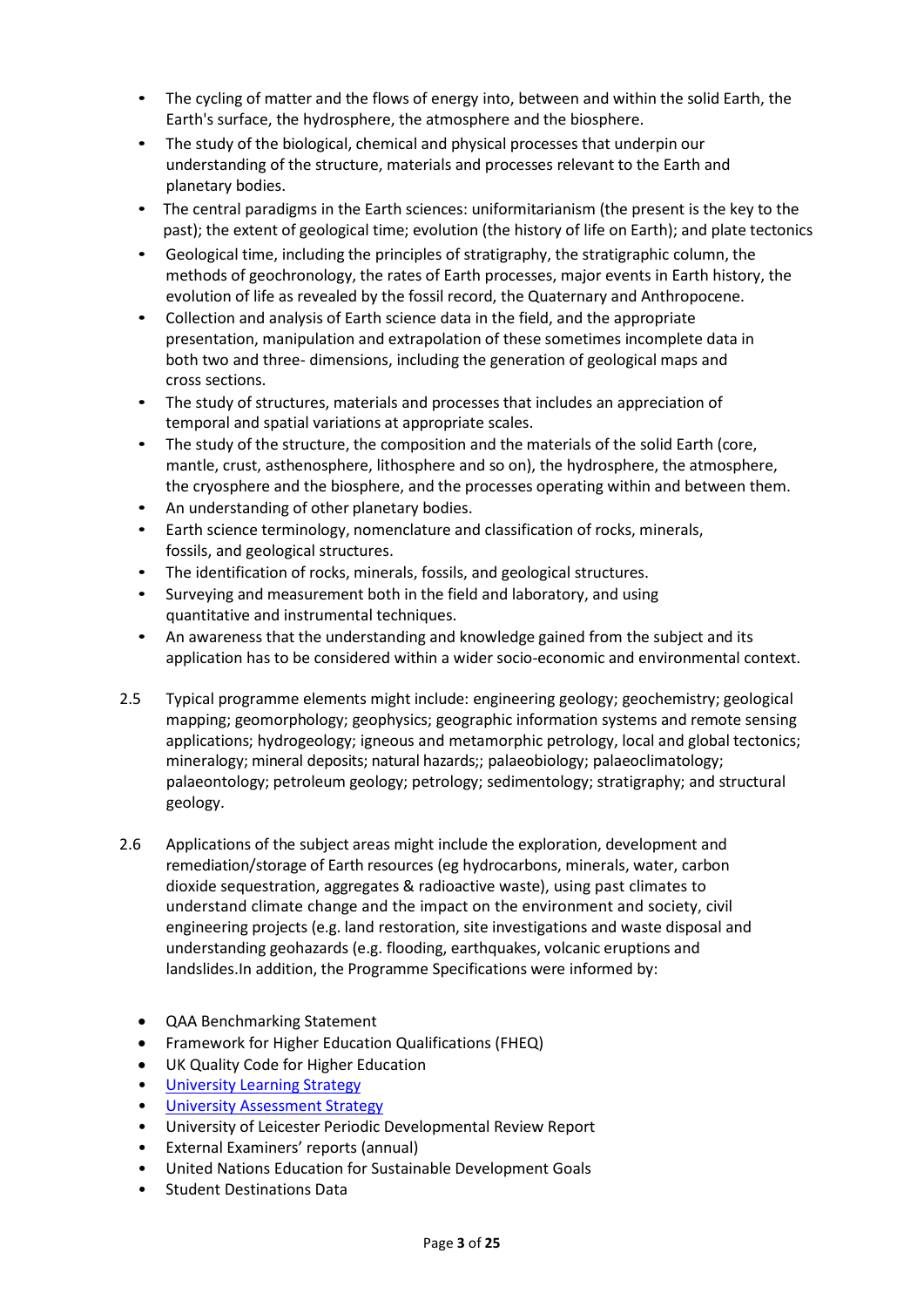### **9. Programme Outcomes**

Unless otherwise stated, programme outcomes apply to all awards specified in 1. Programme title(s).

- **Discipline specific knowledge and competencies**
- **Intended Learning Outcomes Teaching and Learning Methods How Demonstrated?** Discuss and explain the general principles and techniques of Geology, including the structure, composition and evolution of the Earth and its interrelationships with the hydrosphere, cryosphere, biosphere, and atmosphere and the perturbations of these systems by extraterrestrial influences. Lectures; Tutorials; Practical classes; Seminars; Field Courses; Demonstrations; Example sheets; Resource-based learning; Directed reading; Problemsolving classes. Written and practical examinations, including shortanswer and essay examinations; Problem-based examinations; Coursework; Module tests; Essays; Assessment of field reports and maps; Poster presentations; Field notebooks; Problem-based exercises. Demonstrate knowledge of the principles and techniques of palaeobiology and of its relationship to Geology. Lectures; Tutorials; Practical classes; Seminars; Field Courses; Demonstrations; Example sheets; Resource-based learning; Directed reading; Problemsolving classes. Written and practical examinations, including shortanswer and essay examinations; Problem-based examinations; Coursework; Module tests; Essays; Assessment of field reports and maps; Poster presentations; Field notebooks; Problem-based exercises.
- i) Mastery of an appropriate body of knowledge

ii) Understanding and application of key concepts and techniques

| <b>Intended Learning</b>                                                                                                                                                                                                                      | <b>Teaching and Learning Methods</b>                                                                                                                                                 | <b>How Demonstrated?</b>                                                                                                                     |
|-----------------------------------------------------------------------------------------------------------------------------------------------------------------------------------------------------------------------------------------------|--------------------------------------------------------------------------------------------------------------------------------------------------------------------------------------|----------------------------------------------------------------------------------------------------------------------------------------------|
| <b>Outcomes</b><br>Describe, identify and<br>interpret a range of<br>geological materials,<br>including fossils, in the<br>laboratory and field; select<br>appropriate techniques to<br>enable this; and explain<br>geological relationships. | Lectures; Tutorials; Practical<br>classes; Field Courses;<br>Demonstrations; Example sheets;<br>Resource-based learning;<br>Directed reading.                                        | Written and practical<br>examinations, including short-<br>answer and essay examinations;<br>Problem-based examinations;<br>Field notebooks. |
| Examine, record and<br>interpret the geology and<br>palaeoenvironments (senso<br>lato) of a region via a range<br>of field-based techniques.                                                                                                  | Lectures; Tutorials; Practical<br>classes; Field Courses;<br>Demonstrations; Independent<br>field work.                                                                              | Practical examination; Report and<br>field notebook and map<br>assessment                                                                    |
| Explain geological time, rates<br>and fluxes, and the<br>techniques required to<br>determine them.                                                                                                                                            | Lectures, Tutorials, Practical<br>classes; Seminars; Field Courses;<br>Demonstrations; Example sheets;<br>Resource-based learning;<br>Directed reading; Problem-<br>solving classes. | Written and practical<br>examinations, including short-<br>answer and essay examinations;<br>Problem-based examinations.                     |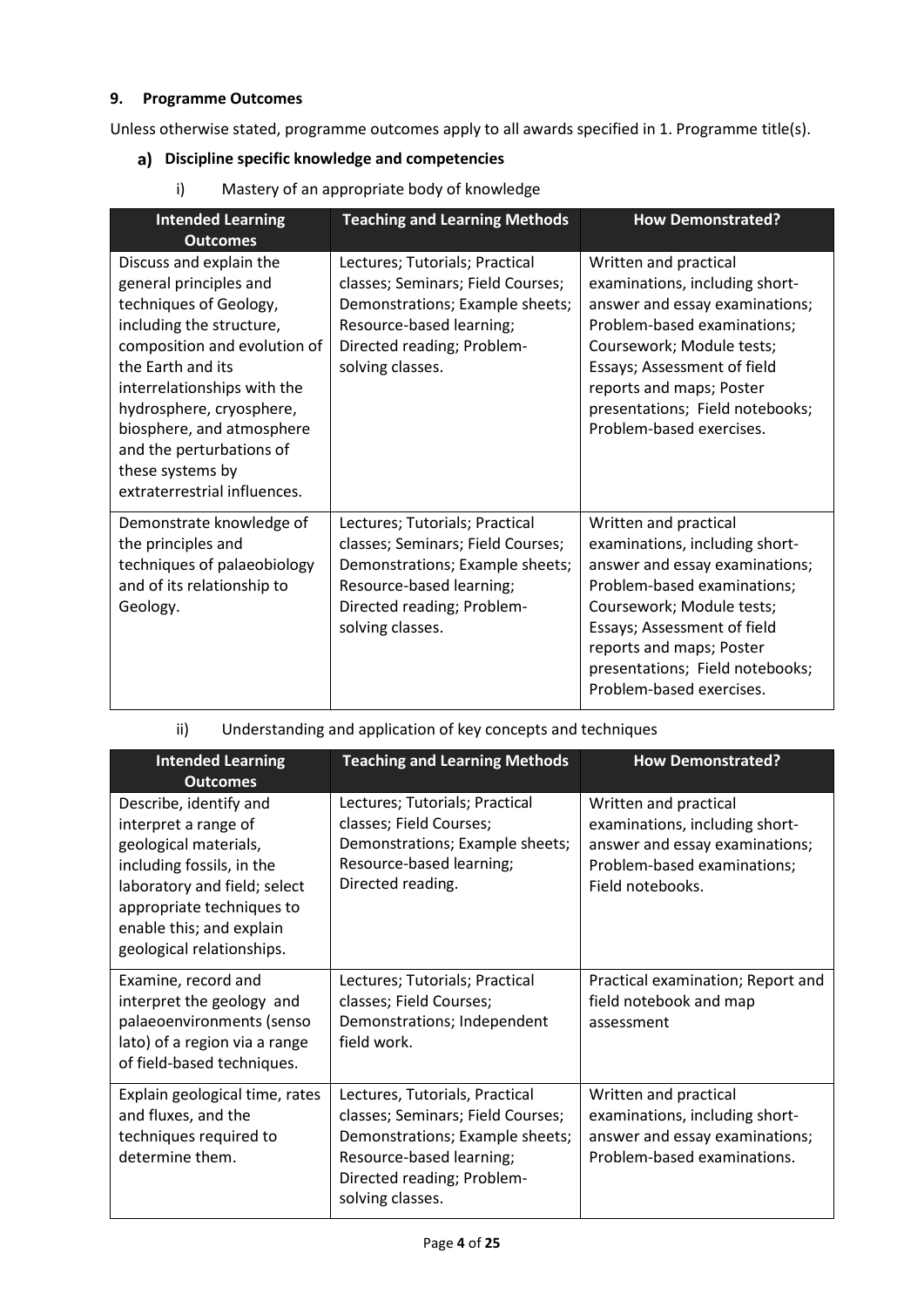| <b>Intended Learning</b><br><b>Outcomes</b>                                                                                                                                             | <b>Teaching and Learning Methods</b>                                         | <b>How Demonstrated?</b>                                                                                                                     |
|-----------------------------------------------------------------------------------------------------------------------------------------------------------------------------------------|------------------------------------------------------------------------------|----------------------------------------------------------------------------------------------------------------------------------------------|
| Select geological knowledge<br>and data for modeling<br>purposes (for example, for<br>evaluation of scientific<br>hypotheses, for hazard<br>mitigation, or for resource<br>estimation). | Lectures; Tutorials; Practical<br>classes; Field Courses;<br>Demonstrations. | Written and practical<br>examinations, including short-<br>answer and essay examinations;<br>Problem-based examinations;<br>field notebooks. |
| Describe the importance of<br>geological materials<br>resources, their exploitation<br>and associated<br>environmental impact.                                                          | Lectures, practical classes,<br>tutorials, field courses                     | Exam and group work.                                                                                                                         |
| Demonstrate and apply<br>knowledge of safety<br>procedures in the field.                                                                                                                | Field-based practical classes and<br>demonstrations                          | Completion of risk assessments;<br>Demonstration and role play;<br>Application during Field Courses.                                         |

iii) Critical analysis of key issues

| <b>Intended Learning</b><br><b>Outcomes</b>                                                                                                                                                                                                              | <b>Teaching and Learning Methods</b>                                                                                                          | <b>How Demonstrated?</b>                                                                                                                                                                                 |
|----------------------------------------------------------------------------------------------------------------------------------------------------------------------------------------------------------------------------------------------------------|-----------------------------------------------------------------------------------------------------------------------------------------------|----------------------------------------------------------------------------------------------------------------------------------------------------------------------------------------------------------|
| Identify theories paradigms,<br>concepts and principles;<br>apply scientific principles to<br>evaluate current geological<br>including palaeobiological<br>paradigms; and evaluate<br>environmental and societal<br>aspects of the Earth's<br>resources. | Lectures; Tutorials; Practical<br>classes; Field Courses;<br>Demonstrations; Example sheets;<br>Resource-based learning;<br>Directed reading. | Written and practical<br>examinations, including short-<br>answer and essay examinations;<br>Problem-based examinations;<br>Coursework; Module tests;<br>Essays; Tutorial discussions;<br>Dissertations. |

iv) Clear and concise presentation of material

| <b>Intended Learning</b><br><b>Outcomes</b>                                                                                                                       | <b>Teaching and Learning Methods</b>                   | <b>How Demonstrated?</b>                                                                                                                          |
|-------------------------------------------------------------------------------------------------------------------------------------------------------------------|--------------------------------------------------------|---------------------------------------------------------------------------------------------------------------------------------------------------|
| Synthesise and interpret<br>results, in order to<br>effectively communicate (via<br>written, oral, graphical<br>means) data and ideas to a<br>range of audiences. | Tutorials; Group seminars;<br><b>Practical classes</b> | Essays, essay-based<br>examinations; independent<br>projects; contributions to tutorial<br>discussions; poster displays;<br>reports; group talks. |

## v) Critical appraisal of evidence with appropriate insight

| <b>Intended Learning</b><br><b>Outcomes</b>                                                                                           | <b>Teaching and Learning Methods</b>                                                                                                | <b>How Demonstrated?</b>                                                                |
|---------------------------------------------------------------------------------------------------------------------------------------|-------------------------------------------------------------------------------------------------------------------------------------|-----------------------------------------------------------------------------------------|
| Debate geological ideas.<br>Construct and test scientific<br>hypotheses and analyse<br>using geological and<br>palaeobiological data. | Lectures; Tutorials; Practical<br>classes; Seminars; Field Courses;<br>Demonstrations; Directed<br>reading; Problem-solving classes | Essays; essay- and practical<br>examinations; reports;<br>presentations; Dissertations. |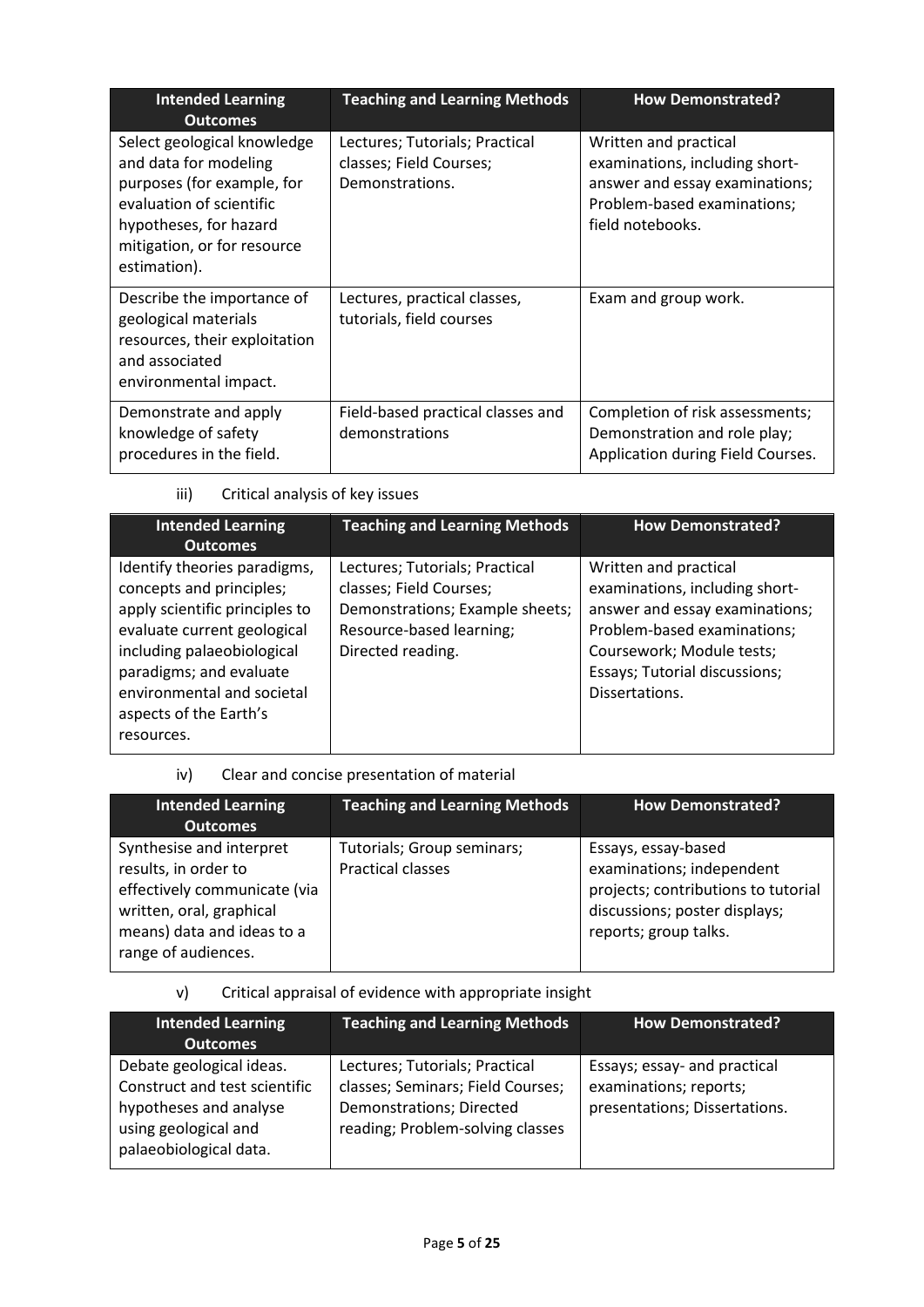vi) Other discipline specific competencies

| <b>Intended Learning</b><br><b>Outcomes</b>                                                                     | <b>Teaching and Learning Methods</b>                    | <b>How Demonstrated?</b>                                                    |
|-----------------------------------------------------------------------------------------------------------------|---------------------------------------------------------|-----------------------------------------------------------------------------|
| Conduct a range of field-<br>based studies (e.g. geological<br>mapping and recording of<br>field observations). | Field courses, practical classes<br>and demonstrations. | Report, field notebook, and<br>geological map. Practical<br>examinations.   |
| Develop responsibility for<br>the immediate working<br>environment.                                             | Field-based classes and projects.                       | Staff-monitoring of hazard<br>assessment forms. Assessment of<br>fieldwork. |
| Describe risks for hazard<br>assessment for field-based<br>work. Identify safe practice.                        | Field-based classes and projects.                       | Staff-monitoring of hazard<br>assessment forms. Assessment of<br>fieldwork. |
| Explain the geological<br>structure and history of an<br>area.                                                  | Field classes, lectures, practical<br>classes.          | Independent field project report.                                           |

## **b)** Transferable skills

### i) Oral communication

| <b>Intended Learning</b><br><b>Outcomes</b>                                                                                       | <b>Teaching and Learning Methods</b>                                           | <b>How Demonstrated?</b>                        |
|-----------------------------------------------------------------------------------------------------------------------------------|--------------------------------------------------------------------------------|-------------------------------------------------|
| Present geological data and<br>theories using appropriate<br>methods.                                                             | <b>Tutorials; Group</b><br>seminars/discussions; field-based<br>presentations. | Oral presentations in tutorials<br>and classes. |
| Discuss and review<br>geological topics in tutorial<br>and other group discussions,<br>and respond effectively to<br>questioning. | <b>Tutorials; Group</b><br>seminars/discussions; field-based<br>presentations. | Oral presentations in tutorials<br>and classes. |

### ii) Written communication

| <b>Intended Learning</b><br><b>Outcomes</b>                                                                                                | <b>Teaching and Learning Methods</b>                                         | <b>How Demonstrated?</b>                                             |
|--------------------------------------------------------------------------------------------------------------------------------------------|------------------------------------------------------------------------------|----------------------------------------------------------------------|
| Communicate effectively and<br>appropriately in a variety of<br>written formats including<br>essays, reports, projects, CVs<br>and posters | Tutorials, demonstrations and<br>guidance notes                              | Assessed essays, reports, poster<br>displays, and examinations       |
| Draw and describe geological<br>features, specimens and thin<br>sections.                                                                  | Practical classes, demonstrations,<br>fieldwork, independent project<br>work | Field notebooks; assessed<br>practical folders; assessed<br>reports. |

### iii) Information technology

| Intended Learning<br><b>Outcomes</b>                                                         | <b>Teaching and Learning Methods</b>      | <b>How Demonstrated?</b>                   |
|----------------------------------------------------------------------------------------------|-------------------------------------------|--------------------------------------------|
| Use spreadsheets or other<br>software to enter,<br>manipulate and display<br>numerical data. | Subject-embedded exercises.<br>Tutorials. | Assessed report; practical<br>assignments. |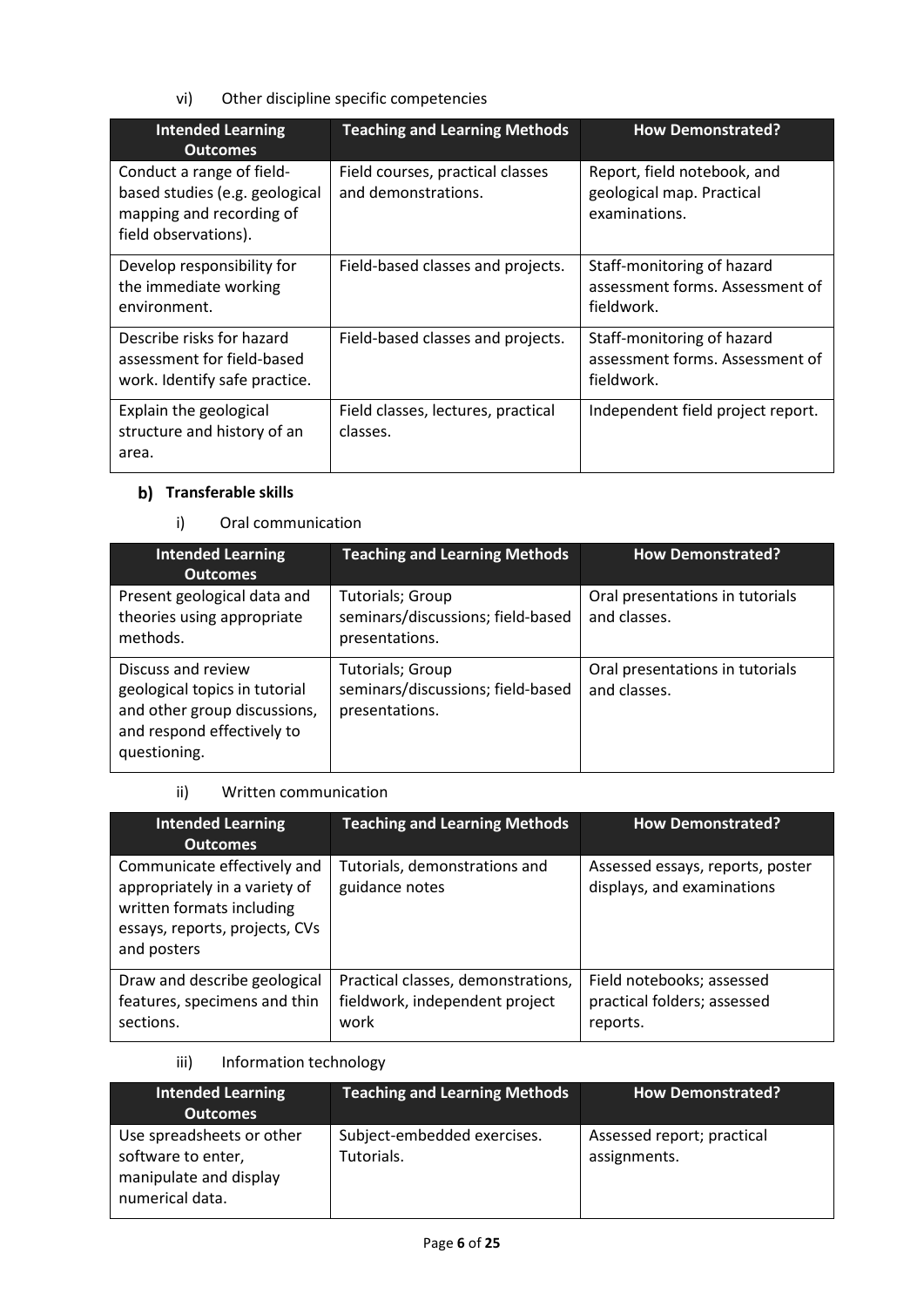| <b>Intended Learning</b><br><b>Outcomes</b>                                                                                                           | <b>Teaching and Learning Methods</b>                                                                            | <b>How Demonstrated?</b>                                                                 |
|-------------------------------------------------------------------------------------------------------------------------------------------------------|-----------------------------------------------------------------------------------------------------------------|------------------------------------------------------------------------------------------|
| Use appropriate software<br>packages to prepare written<br>reports, essays,<br>dissertations, posters and<br>presentations (e.g. Word,<br>PowerPoint) | Report-writing for tutorials;<br>subject-embedded exercises;<br>presentation to tutorial groups<br>and classes. | Assessed report; tutorial and<br>practical assignments;<br>independent work assignments. |
| ritically review information<br>from electronic sources.                                                                                              | Tutorial and class supported<br>information retrieval for projects,<br>essays and reports.                      | Assessed report; tutorial;<br>practical assignments and<br>independent work assignments. |

## iv) Numeracy

| <b>Intended Learning</b><br><b>Outcomes</b>                                                                               | <b>Teaching and Learning Methods</b>                                       | <b>How Demonstrated?</b>                                                                                                                                                |
|---------------------------------------------------------------------------------------------------------------------------|----------------------------------------------------------------------------|-------------------------------------------------------------------------------------------------------------------------------------------------------------------------|
| Select appropriate<br>numerical, statistical and<br>graphical methods to explain<br>and interpret geological<br>concepts. | Introduced in the first year<br>within practical classes and<br>tutorials. | Mid-semester progress tests and<br>as components within subject<br>specific modules throughout the<br>three years of study; feedback on<br>practical class assignments. |

## v) Team working

| <b>Intended Learning</b><br><b>Outcomes</b>                                                         | <b>Teaching and Learning Methods</b>                                                      | <b>How Demonstrated?</b>                                                       |
|-----------------------------------------------------------------------------------------------------|-------------------------------------------------------------------------------------------|--------------------------------------------------------------------------------|
| Organize and work<br>effectively within a team,<br>and evaluate performance of<br>self and of team. | Tutorials, seminars, practical<br>classes, project work, and field-<br>based discussions. | Tutorial-based assessments;<br>assessed practical work, and<br>team fieldwork. |
| Identify self and team goals<br>and responsibilities for team<br>working.                           | Tutorials, seminars, practical<br>classes, project work, and field-<br>based discussions. | Tutorial-based assessments;<br>assessed practical work, and<br>team fieldwork. |

## vi) Problem solving

| <b>Intended Learning</b><br><b>Outcomes</b> | <b>Teaching and Learning Methods</b> | <b>How Demonstrated?</b>           |
|---------------------------------------------|--------------------------------------|------------------------------------|
| Solve numerical, spatial,                   | Lectures, tutorials, practical and   | Assessment of field notebooks,     |
| temporal and geometrical                    | field classes, group work,           | practical class work, project work |
| problems.                                   | projects.                            | and reports.                       |
| Solve problems with                         | Lectures, tutorials, practical and   | Assessment of field notebooks,     |
| incomplete or contradictory                 | field classes, group work,           | practical class work, project work |
| information.                                | projects.                            | and reports.                       |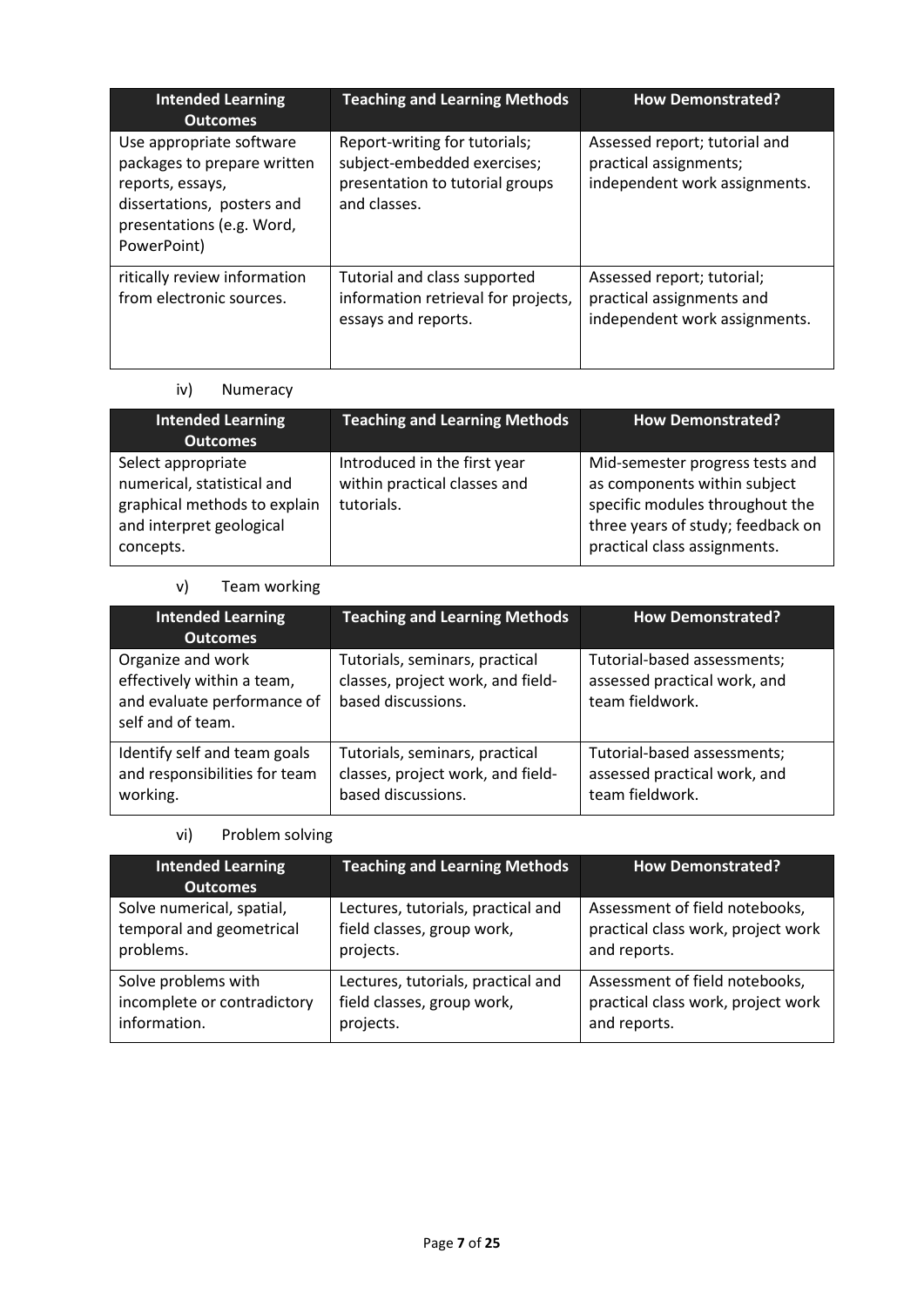## vii) Information handling

| <b>Intended Learning</b><br><b>Outcomes</b>                                                             | <b>Teaching and Learning Methods</b>                                                                | <b>How Demonstrated?</b>               |
|---------------------------------------------------------------------------------------------------------|-----------------------------------------------------------------------------------------------------|----------------------------------------|
| Effectively search for, gather<br>and utilise information<br>relevant to geological<br>problem solving. | Lectures, tutorials, practicals,<br>study skills within tutorials, field<br>and lab-based projects. | Tutorial assignments, project<br>work. |

### viii) Skills for lifelong learning

| <b>Intended Learning</b><br><b>Outcomes</b>                                          | <b>Teaching and Learning Methods</b>                                                | <b>How Demonstrated?</b>                                                            |
|--------------------------------------------------------------------------------------|-------------------------------------------------------------------------------------|-------------------------------------------------------------------------------------|
| Demonstrate intellectual<br>independence via<br>independent field-based<br>research. | All of the above, and particularly<br>independent project work.                     | Assessed independent work.<br>Coursework within modules                             |
| Develop and implement a<br>personal plan of work to<br>meet a deadline.              | All of the above, and particularly<br>independent project work.                     | Assessed independent work.                                                          |
| Identify targets for personal,<br>career and academic<br>development.                | All of the above, and particularly<br>independent project work and in<br>tutorials. | Assessed independent work.<br>Successful Placement for Year in<br>Industry students |

## **For Year in Industry students (only)**

| <b>Intended Learning Outcomes</b>                                                         | <b>Teaching and Learning Methods</b>                                                                                      | <b>How Demonstrated</b>                                             |  |  |  |
|-------------------------------------------------------------------------------------------|---------------------------------------------------------------------------------------------------------------------------|---------------------------------------------------------------------|--|--|--|
|                                                                                           | Placement Preparation 1 and 2                                                                                             |                                                                     |  |  |  |
| 1. Select appropriate<br>resources for<br>researching/securing<br>placement opportunities | Students are provided with<br>dedicated and timetabled<br>sessions to prepare to search and<br>secure a year in industry. | Formative module feedback<br>through session tasks and<br>exercises |  |  |  |
|                                                                                           | Problem solving classes,<br>Masterclasses, Career<br>development programmes,<br>Independent research.                     |                                                                     |  |  |  |
| 2. Explain the process for<br>applying for and securing<br>a relevant placement           | Students are provided with<br>dedicated and timetabled<br>sessions to prepare to search and<br>secure a year in industry. | Formative module feedback<br>through session tasks and<br>exercises |  |  |  |
|                                                                                           | Problem solving classes,<br>Masterclasses, Career<br>development programmes,<br>Independent research.                     |                                                                     |  |  |  |
| 3. Construct effective<br>applications for<br>placement opportunities                     | Students are provided with<br>dedicated and timetabled<br>sessions to prepare to search and<br>secure a year in industry. | Formative module feedback<br>through session tasks and<br>exercises |  |  |  |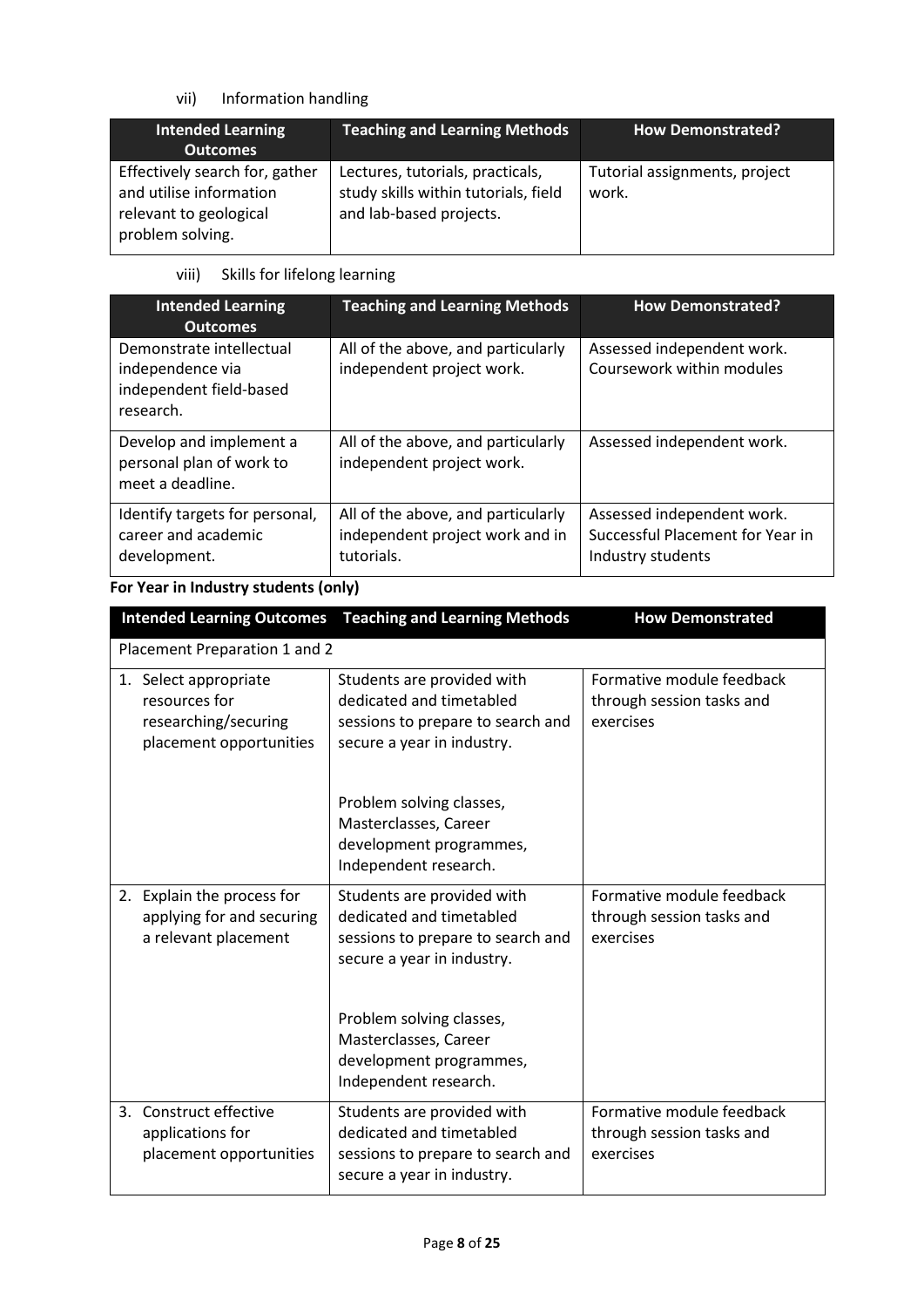| 4. Recognise suitable plans<br>for transitioning into a<br>placement                                                                                                                                                   | Problem solving classes,<br>Masterclasses, Career<br>development programmes,<br>Independent research.<br>Students are provided with<br>dedicated and timetabled<br>sessions to prepare to search and<br>secure a year in industry.<br>Problem solving classes, | Formative module feedback<br>through session tasks and<br>exercises                                                                                                                                                                                                                                                                                                                                                                                                                                                                   |
|------------------------------------------------------------------------------------------------------------------------------------------------------------------------------------------------------------------------|----------------------------------------------------------------------------------------------------------------------------------------------------------------------------------------------------------------------------------------------------------------|---------------------------------------------------------------------------------------------------------------------------------------------------------------------------------------------------------------------------------------------------------------------------------------------------------------------------------------------------------------------------------------------------------------------------------------------------------------------------------------------------------------------------------------|
|                                                                                                                                                                                                                        | Masterclasses, Career<br>development programmes,<br>Independent research.                                                                                                                                                                                      |                                                                                                                                                                                                                                                                                                                                                                                                                                                                                                                                       |
| On Placement                                                                                                                                                                                                           |                                                                                                                                                                                                                                                                |                                                                                                                                                                                                                                                                                                                                                                                                                                                                                                                                       |
| 1. Apply the theoretical and<br>practical aspects of the<br>material studied at the<br>University and<br>demonstrate the<br>personal and professional<br>skills necessary for your<br>role within the<br>organisation. | Students undertake a minimum<br>of 9 months experience in the<br>workplace.<br>Project supervision, independent<br>research                                                                                                                                    | <b>Completion of Monthly</b><br>Reflective Journals to record<br>skills development, major<br>achievements, key areas of<br>work, learning points and<br>challenges overcome.<br>Assessed by a Placement<br>Portfolio, comprising of a<br>Reflective Summary,<br>Professional Development Plan,<br>and Updated CV (excluded from<br>word count) to formally assess<br>on a pass or fail basis.<br>Formative feedback during a<br>Placement Visit (in person or via<br>Skype) from Placement Provider<br>and Placement Tutor regarding |
|                                                                                                                                                                                                                        |                                                                                                                                                                                                                                                                | reflection on skills<br>development, areas of strength<br>and weakness and contribution<br>to the workplace.                                                                                                                                                                                                                                                                                                                                                                                                                          |
| 2. Compose a Professional<br>Development Plan<br>considering your<br>strengths, development<br>areas and motivations for<br>your next step                                                                             | Students undertake a minimum<br>of 9 months experience in the<br>workplace.<br>Project supervision, independent<br>research                                                                                                                                    | <b>Completion of Monthly</b><br>Reflective Journals to record<br>skills development, major<br>achievements, key areas of<br>work, learning points and<br>challenges overcome.                                                                                                                                                                                                                                                                                                                                                         |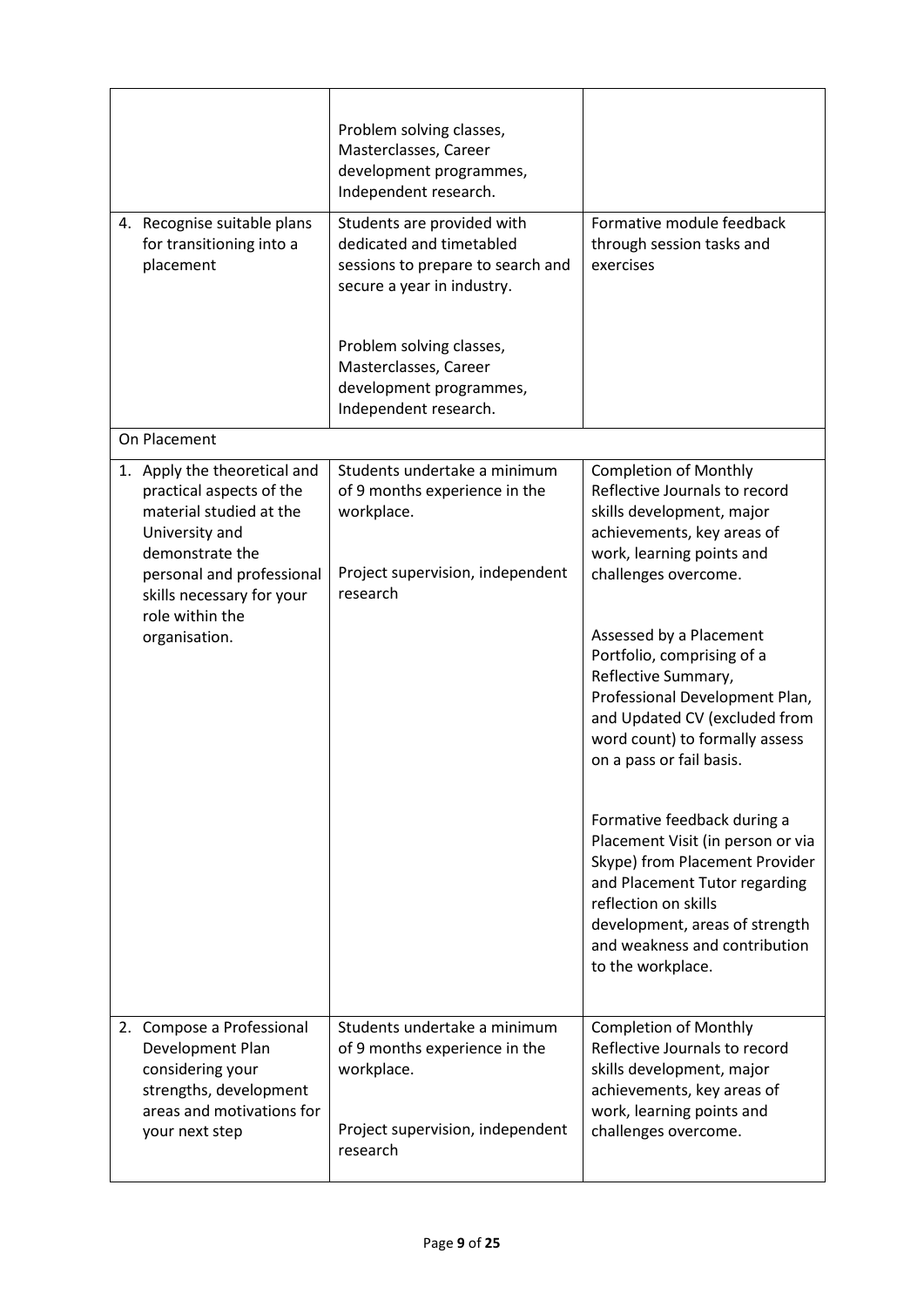|                                                                                                                                                            |                                                                                                                             | Assessed by a Placement<br>Portfolio, comprising of a<br>Reflective Summary,<br>Professional Development Plan,<br>and Updated CV (excluded from<br>word count) to formally assess<br>on a pass or fail basis.                                       |
|------------------------------------------------------------------------------------------------------------------------------------------------------------|-----------------------------------------------------------------------------------------------------------------------------|-----------------------------------------------------------------------------------------------------------------------------------------------------------------------------------------------------------------------------------------------------|
|                                                                                                                                                            |                                                                                                                             | Formative feedback during a<br>Placement Visit (in person or via<br>Skype) from Placement Provider<br>and Placement Tutor regarding<br>reflection on skills<br>development, areas of strength<br>and weakness and contribution<br>to the workplace. |
| 3. Modify your CV to<br>include the skills and<br>experience you have<br>gained through your<br>significant experience<br>gained in the past 12<br>months. | Students undertake a minimum<br>of 9 months experience in the<br>workplace.<br>Project supervision, independent<br>research | <b>Completion of Monthly</b><br>Reflective Journals to record<br>skills development, major<br>achievements, key areas of<br>work, learning points and<br>challenges overcome.                                                                       |
|                                                                                                                                                            |                                                                                                                             | Assessed by a Placement<br>Portfolio, comprising of a<br>Reflective Summary,<br>Professional Development Plan,<br>and Updated CV (excluded from<br>word count) to formally assess<br>on a pass or fail basis.                                       |
|                                                                                                                                                            |                                                                                                                             | Formative feedback during a<br>Placement Visit (in person or via<br>Skype) from Placement Provider<br>and Placement Tutor regarding<br>reflection on skills<br>development, areas of strength<br>and weakness and contribution<br>to the workplace. |

| <b>Intended Learning Outcomes</b>                             | <b>Teaching and Learning</b><br><b>Methods</b> | <b>How Demonstrated?</b> |
|---------------------------------------------------------------|------------------------------------------------|--------------------------|
| On completion of the year abroad students can be expected to: |                                                |                          |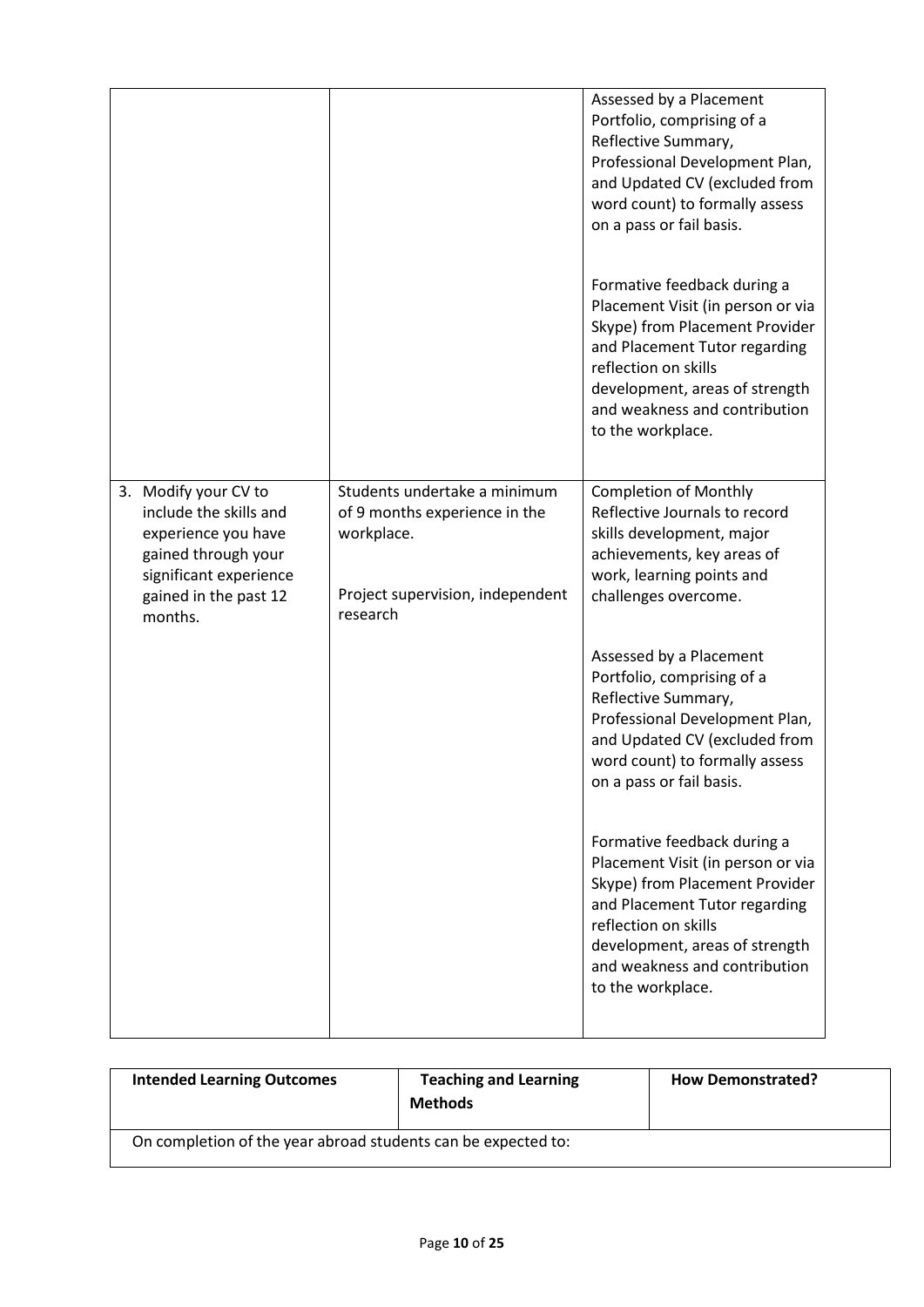| 1 <sup>1</sup> | Reflect on skills learned and<br>knowledge gained and explain<br>how these may contribute to<br>future academic development.                                           | Global Success toolkit (including<br>written guidance and workshops<br>to be delivered in partnership<br>with CDS). | Updated Curriculum Vitae (not<br>formally assessed).                                          |
|----------------|------------------------------------------------------------------------------------------------------------------------------------------------------------------------|---------------------------------------------------------------------------------------------------------------------|-----------------------------------------------------------------------------------------------|
| 2.             | Demonstrate improved<br>professional communication,<br>presentation and interpersonal<br>skills, networking skills and, if<br>relevant, skills in another<br>language. | Experience of living and studying<br>overseas.                                                                      | Seminar presentations and<br>contributions to tutorials during<br>final year of study at UoL. |
| 3.             | Demonstrate a range of self-<br>management and life-long<br>learning skills including time<br>management, adaptability,<br>confidence, independence and<br>enterprise. | Experience of studying in an<br>overseas institution.                                                               | Assessments undertaken<br>overseas.                                                           |

### **10. Progression points**

This programme follows the standard Scheme of Progression set out i[n Senate Regulations](http://www.le.ac.uk/senate-regulations) – see the version of Senate Regulation 5 governing undergraduate programmes relevant to the year of entry.

The following additional progression requirements for this programme have been approved:

#### **Progression onto a year in industry**

The progression criteria for a 'year in industry' programme is to meet the requirements needed to progress to the next level of study as outlined in the University's Senate 5 Regulations.

Where a degree programme has a requirement from a Professional or Statutory Body (PSRB) for academic attainment for students undertake a year in industry are exempt from the proposed new progression criteria and will continue to uphold existing progression criteria.

A Placement Student will revert back to the degree without Year in Industry if:

- 1. They fail to secure a year in industry role.
- 2. They fail to pass the assessment related to the year in industry.
- 3. The year in industry ends early due to the behaviour of the Placement Student not being in accordance with the University's Regulations for Students, Student Responsibilities. The Placement Student will need to suspend for the remainder of the academic year. To prevent such an incident from happening, processes are in place to identify any possible issues or concerns early in the year in industry role. This includes a start check, regular communications, visits to the workplace (physical and/or virtual) and evaluation. Communication and contact between the Placement Student, Placement Provider and University provides support should issues arise.
- 4. They discontinue their Year in Industry. A student can return to their campus-based studies no later than the end of teaching week 2 at the start of the academic year should they decide to discontinue their Year in Industry they should complete a Course Transfer From. If a Placement Student decides to discontinue their Year in Industry after this point they will need to suspend their studies for the remainder of the academic year.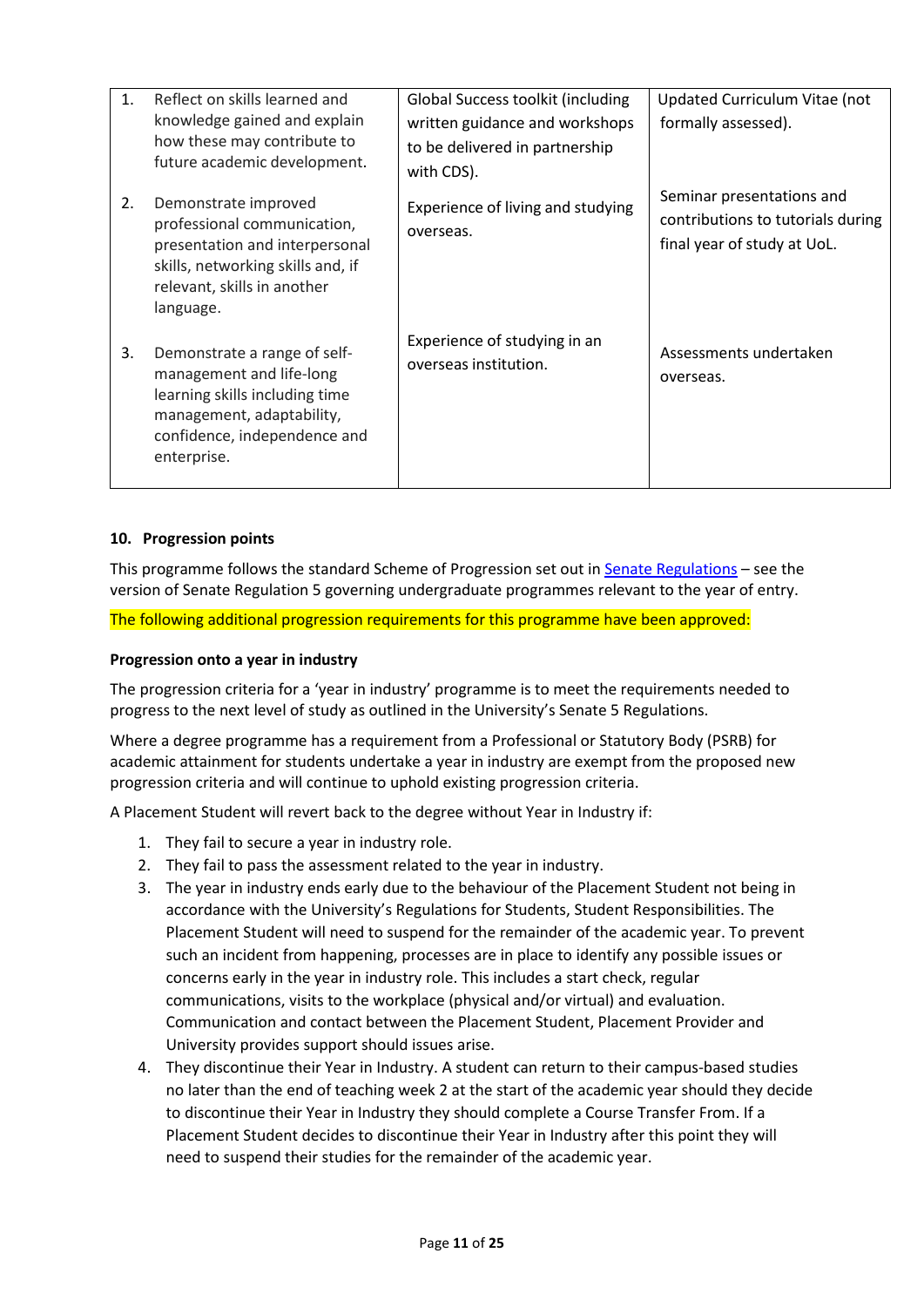Nine months is the minimum time required for a year in industry to be formally recognised. If the year in industry is terminated earlier than 9 months as a result of event outside of the Placement Students control (for example redundancy, or company liquidation), the following process will be adopted:

- 1. If the Placement Student has completed 1 6 months, they will be supported to search for another placement to take them up to the 9 months required for the year in industry to be formally recognised. If the Placement Student does not find a placement to meet this criteria they will be required to suspend and transferred onto the degree without Year in Industry.
- 2. If the Placement Student has completed 7-8 months, they will be supported to search for another placement to take them up to the 9 months required for the year in industry to be formally recognised. If the Placement Student cannot source an additional placement to take them to 9 months, assessments related to the year in industry will be set for the student to make it possible for the individual learning objectives for the year in industry to be met. This will allow the Year in Industry to be recognised in the degree certificate.
- 3. A Placement Student will not be permitted to undertake a placement which runs across two academic years.

In cases where a student has failed to meet a requirement to progress he or she will be required to withdraw from the course

### **Progression onto a year abroad**

Students need to achieve a credit-weighted average of 55% in the second year of their degree programme, and be carrying no failed modules, in order to progress to the year abroad. Students with mitigating circumstances may request that their circumstances be taken into consideration. The final determination should be made by the relevantBoard of Examiners.

A Student will revert back to the without a year abroad variant of the programme if:

- 1. They pass less than 50% of the equivalent of 120 UoL credits.
- 2. They pass between 50 and 80% of the equivalent of 120 UoL credits and do not pass a resit.
- 3. The year abroad ends early due to the behaviour of the Student not being in accordance with the University's Regulations for Students, Student Responsibilities. The Student will need to suspend for the remainder of the academic year. To prevent such an incident from happening, processes are in place to identify any possible issues or concerns during the risk assessment process, and via monitoringchecks during the year abroad. Communication and contact between the Student, the host university and UoL will ensure support is provided should issues arise.
- 4. The student discontinues their year abroad. A student may return to their campusbased studies no later than the end of teaching week 2 at the start of the academic year should they decide to discontinue their year abroad, and should complete a Course Transfer Form. If a student discontinues their year abroad after the end of teaching week 2 at Leicester and before the end of their first semester abroad, they will be required to suspend their studies for the remainder of the academic yearand transfer to the standard variant of their degree.

Where a student successfully completes the first semester of their year abroad, but discontinues their placement prior to completion of the full academic year for any reason, consideration may be given to the awarding of a 'witha semester abroad' degree programme, as set out below:

• If a Student completes the first semester of their year abroad and subsequently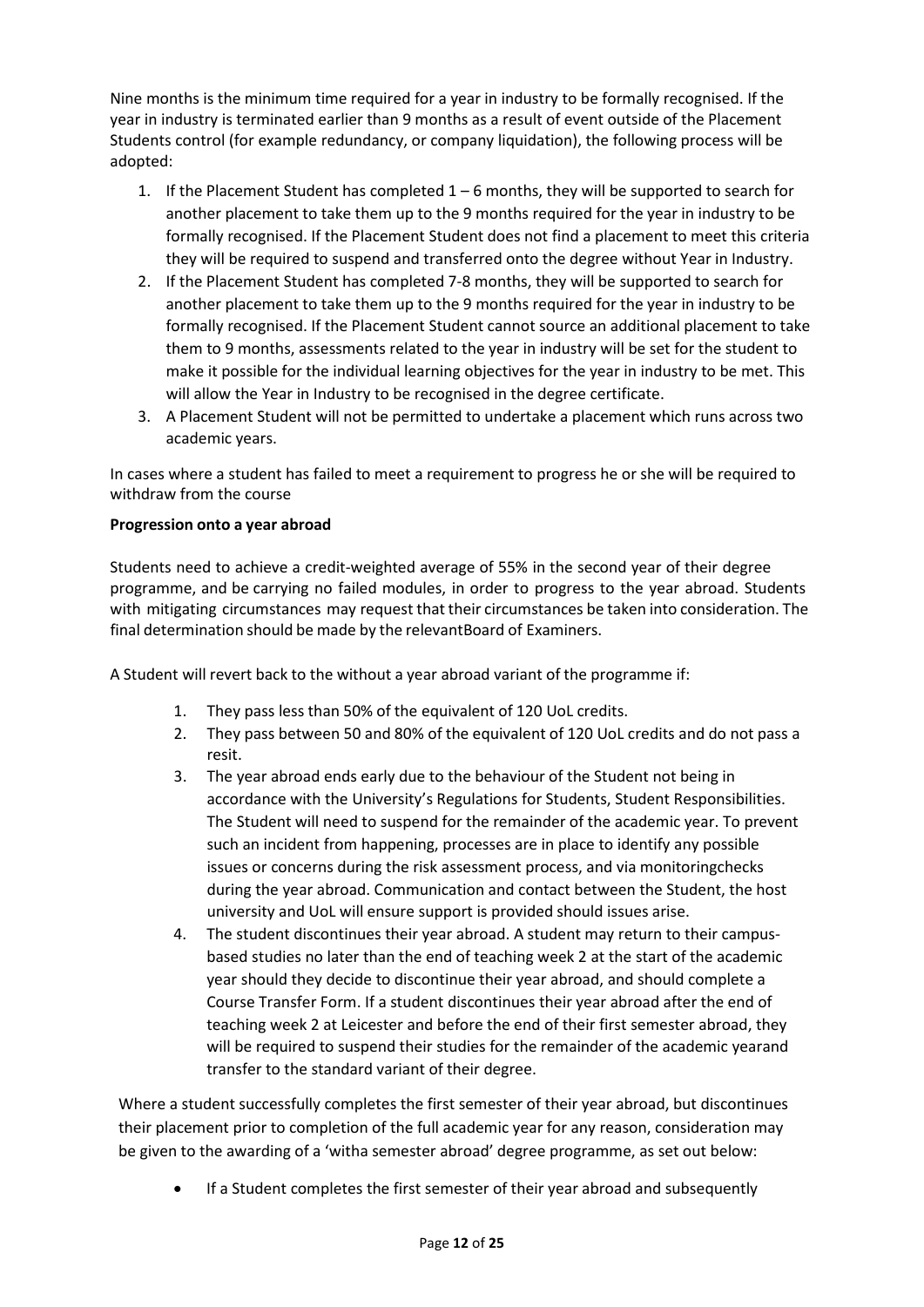discontinues prior to the end of their second semester, they will be required to suspend their studies for the remainder of the academic year, but will be deemed to have met the requirements to transfer to a 'with a semesterabroad' variant of their degree programme if they have passed the equivalent of 48 UoL credits.

- If the student has passed between 30 and 48 UoL credits, they may undertake resit opportunitiesoffered by the host university where possible.
- If the student is not able to undertake resit assessments via their host university, fails resits, or passesfewer than the equivalent of 30 UoL credits, they will revert to the standard variant of their degree.

### **Course transfers**

Course transfers may be considered at the end of year 1.

### **11. Criteria for award and classification**

This programme follows the standard scheme of undergraduate award and classification set out in [Senate Regulations](http://www.le.ac.uk/senate-regulations) – see the version of *Senate Regulation 5 governing undergraduate programmes* relevant to the year of entry.

### **12. Special features**

Residential field courses Group problem solving Student centered learning – small-group tutorials Field-based project Accessible, extensive mineral, rock and fossils undergraduate teaching collections Department-based specialist careers advisors

### **Placements**

It is the student's responsibility to secure a year in industry role. Students should attend Placement Preparation modules, additional support workshops and 1-2-1 appointments with the Career Development Service. Employer led activities provide a platform for students to engage with organisations who are recruiting students for year in industry roles.

When a Placement Student starts a year in industry, they will be required to complete health and safety documents and confirm they have completed a formal induction process no later than the 2nd week of placement. A Placement Student on the Year in Industry variant will also gain from being able to:

- 1. Apply the theoretical and practical aspects of the material studied at the University and demonstrate the personal and professional skills necessary for your role within the organisation.
- 2. Compose a Professional Development Plan considering your strengths, development areas and motivations for your next step
- 3. Modify your CV to include the skills and experience you have gained through your significant experience gained in the past 12 months

### **Year Abroad**

It is the student's responsibility to apply for a year abroad, and to comply in full with the preparation process, whichincludes

- Attendance at the 'What's next?' talk, delivered in February
- Attendance at pre-departure talks/events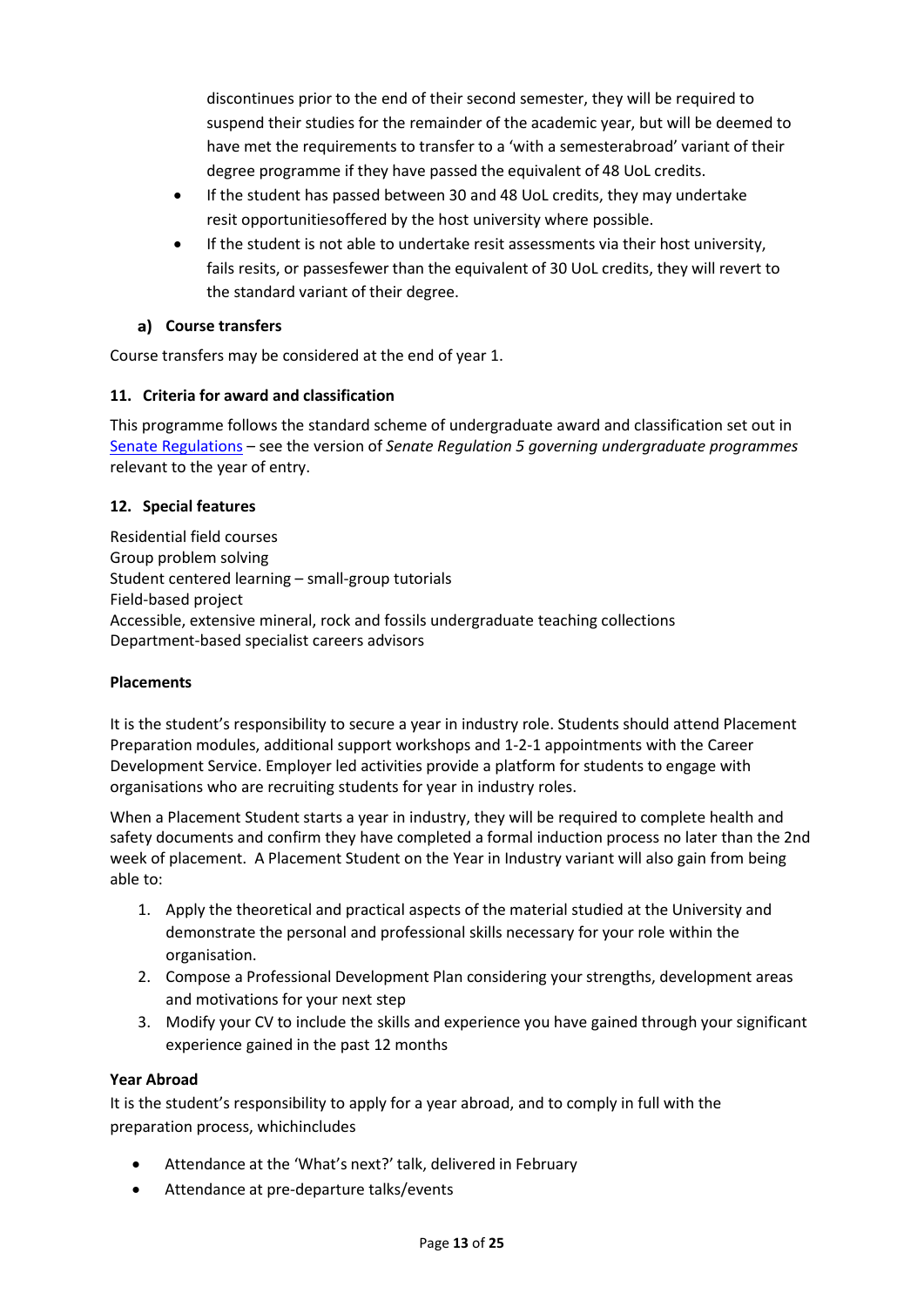• Compliance with the risk assessment process

Students will be offered additional pre-departure workshops on intercultural competence, and post-placementworkshops on employability.

### **13. Indications of programme quality**

Accreditation by the Geological Society of London

The research interests of the staff strongly inform the teaching programme.

Quotes from recent External Examiners:

'The department is excellent and deserves its reputation as one of the leading centres of geoscience teaching/research in Europe.'

'This is a particularly strong programme taught by world leaders in their fields. Many of the courses have a strong practical bias and this, together with the department's excellence in field- based programmes, is particularly attractive to employers.'

### **14. External Examiner(s) reports**

The details of the External Examiner(s) for this programme and the most recent External Examiners' reports for this programme can be found at **[exampapers@Leicester](https://exampapers.le.ac.uk/)** [log-in required]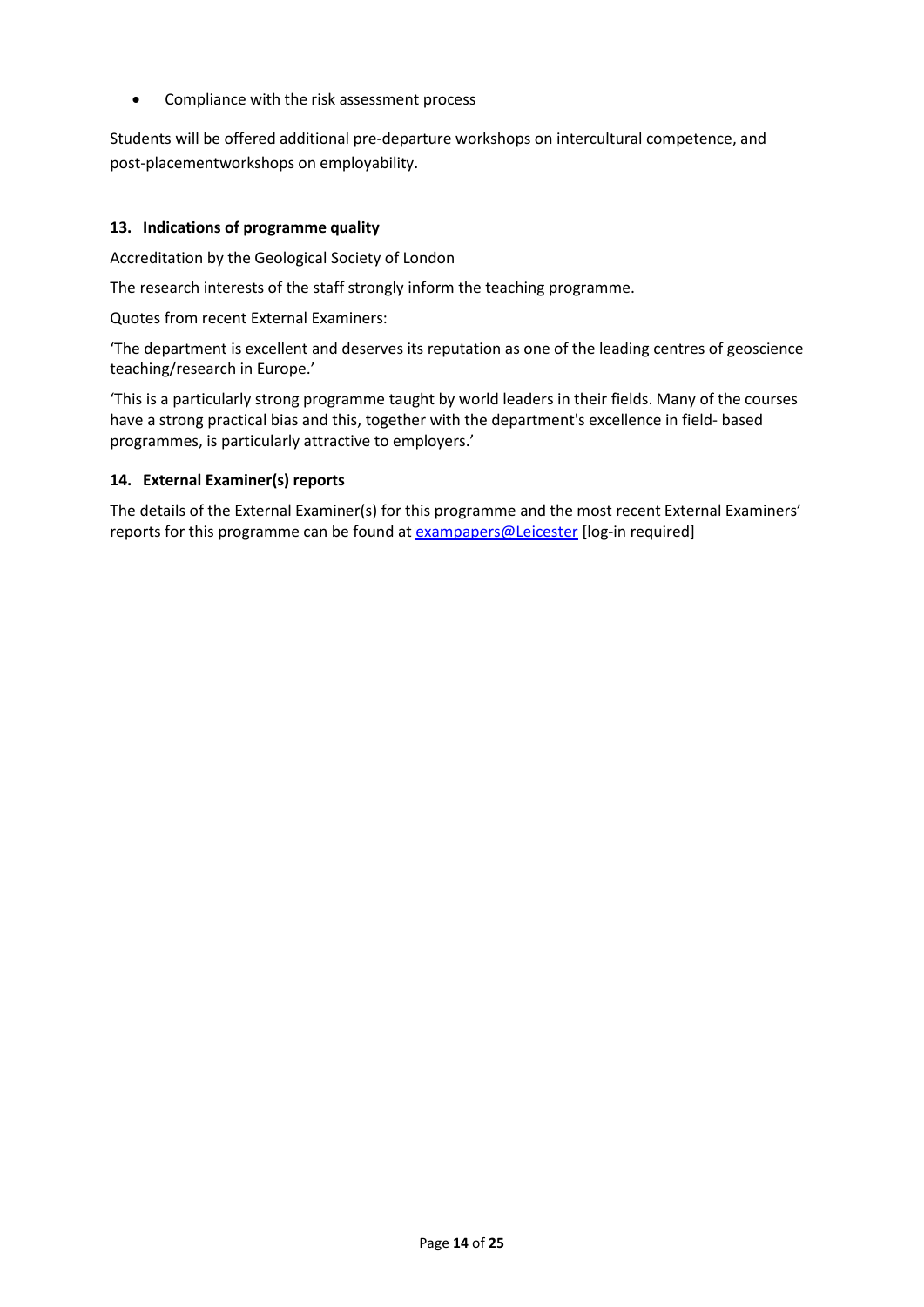

# **Programme Specification (Undergraduate) FOR ENTRY YEAR: 2022/23**

**Date created:** 23/02/21 **Last amended:** 02/03/2022 **Version no.** 1

## **Appendix 1: Programme structure (programme regulations)**

The University regularly reviews its programmes and modules to ensure that they reflect the current status of the discipline and offer the best learning experience to students. On occasion, it may be necessary to alter particular aspects of a course or module.

#### **Updates to the programme**

| <b>Academic year affected</b> | <b>Module Code(s)</b> | Update                                                                      |
|-------------------------------|-----------------------|-----------------------------------------------------------------------------|
| 2022/23                       | GL1104                | Module title changed to 'Natural Resources and Energy for the 21st Century' |
| 2023/24                       | GL2101                | Module title changed to 'Introduction to Geochemistry'                      |
|                               |                       |                                                                             |
|                               |                       |                                                                             |
|                               |                       |                                                                             |

## BSc GEOLOGY WITH PALAEONTOLOGY

Level 4/Year 1 2022/23

Credit breakdown

| <b>Status</b> | <b>Year long</b> | Semester 1 | Semester 2 |
|---------------|------------------|------------|------------|
| Core          | 45 credits       | 30 credits | 45 credits |
| Optional      | n/a              | n/a        | n/a        |

120 credits in total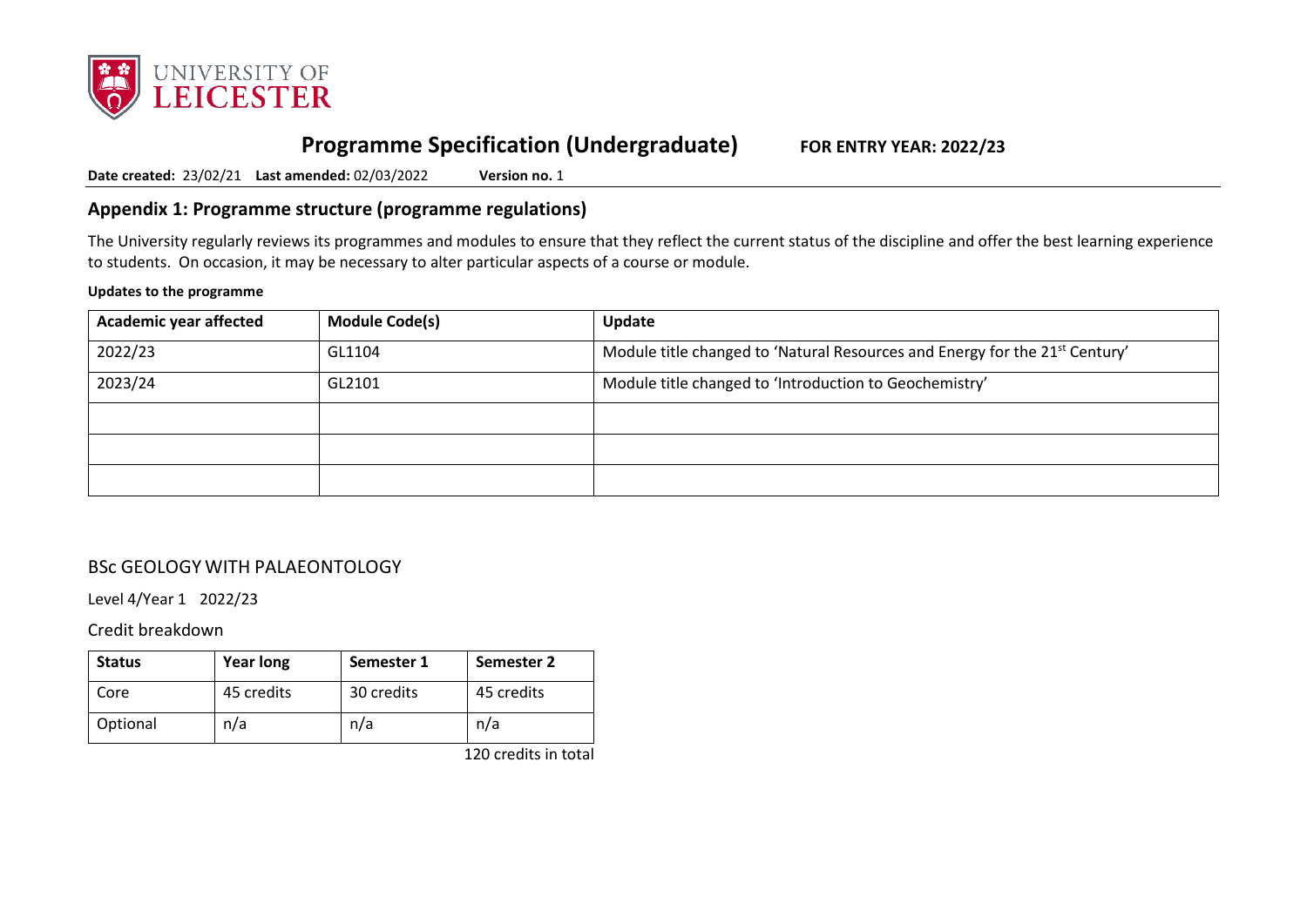## Core modules

| <b>Delivery period</b> | Code   | <b>Title</b>                                      | <b>Credits</b> |
|------------------------|--------|---------------------------------------------------|----------------|
| Year long              | GL1100 | Tutorials                                         | 15 credits     |
| Year long              | GL1101 | The Rock Cycle: our dynamic earth                 | 30 credits     |
| Semester 1             | GL1102 | Micro to Macro                                    | 15 credits     |
| Semester 1             | GL1103 | Palaeobiology and the Stratigraphic Record        | 15 credits     |
| Semester 2             | GL1104 | Natural Resources and Energy for the 21st Century | 15 credits     |
| Semester 2             | GL1105 | <b>Geological Maps and Structures</b>             | 15 credits     |
| Semester 2             | GL1106 | <b>Introductory Field Course</b>                  | 15 credits     |

### **Notes**

n/a

## Level 5/Year 2 2023/24

## Credit breakdown

| <b>Status</b> | <b>Year long</b> | Semester 1 | Semester 2 |
|---------------|------------------|------------|------------|
| Core          | 30 credits       | 45 credits | 45 credits |
| Optional      | n/a              | n/a        | n/a        |

120 credits in total

## Core modules

| Delivery period | Code   | <b>Title</b>                              | <b>Credits</b> |
|-----------------|--------|-------------------------------------------|----------------|
| Year long       | GL2100 | <b>Geological Field Skills</b>            | 30 credits     |
| Semester 1      | GL2103 | <b>Magmatic and Metamorphic Processes</b> | 15 credits     |
| Semester 1      | GL2107 | Major Events in the History of Life       | 15 credits     |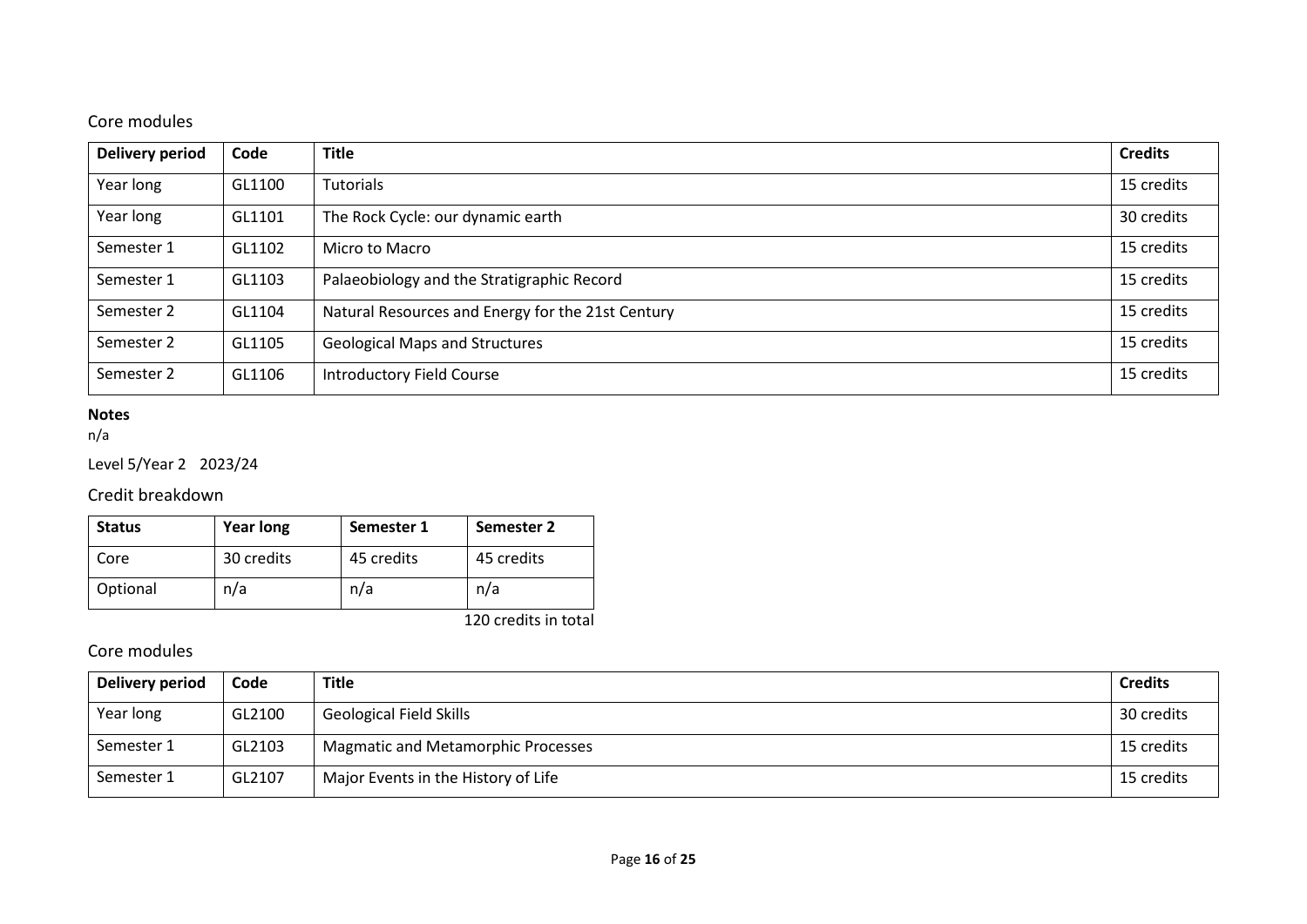| Delivery period | Code   | <b>Title</b>                                          | <b>Credits</b> |
|-----------------|--------|-------------------------------------------------------|----------------|
| Semester 1      | GY2420 | Climate Change: Impacts, Vulnerability and Adaptation | 15 credits     |
| Semester 2      | GL2101 | Introduction to Geochemistry                          | 15 credits     |
| Semester 2      | GL2102 | <b>Structure and Tectonics</b>                        | 15 credits     |
| Semester 2      | GL2105 | Depositional Processes and Environments               | 15 credits     |

### **Notes**

n/a

Level 6/Year 3 2024/25

## Credit breakdown

| <b>Status</b> | <b>Year long</b> | Semester 1 | Semester 2 |
|---------------|------------------|------------|------------|
| Core          | n/a              | 45 credits | 45 credits |
| Optional      | n/a              | 15 credits | 15 credits |

120 credits in total

## Core modules

| Delivery period | Code   | <b>Title</b>                                              | <b>Credits</b> |
|-----------------|--------|-----------------------------------------------------------|----------------|
| Semester 1      | GL3100 | <b>Field Based Project</b>                                | 30 credits     |
| Semester 1      | GL3111 | Diversity and Evolution of Vertebrates                    | 15 credits     |
| Semester 2      | GL3101 | <b>Dissertation</b>                                       | 15 credits     |
| Semester 2      | GL3108 | <b>Geological Application of Microfossils</b>             | 15 credits     |
| Semester 2      | GL3114 | Basin Evolution & Palaeoenvironments Field Course - Wales | 15 credits     |

#### **Notes**

n/a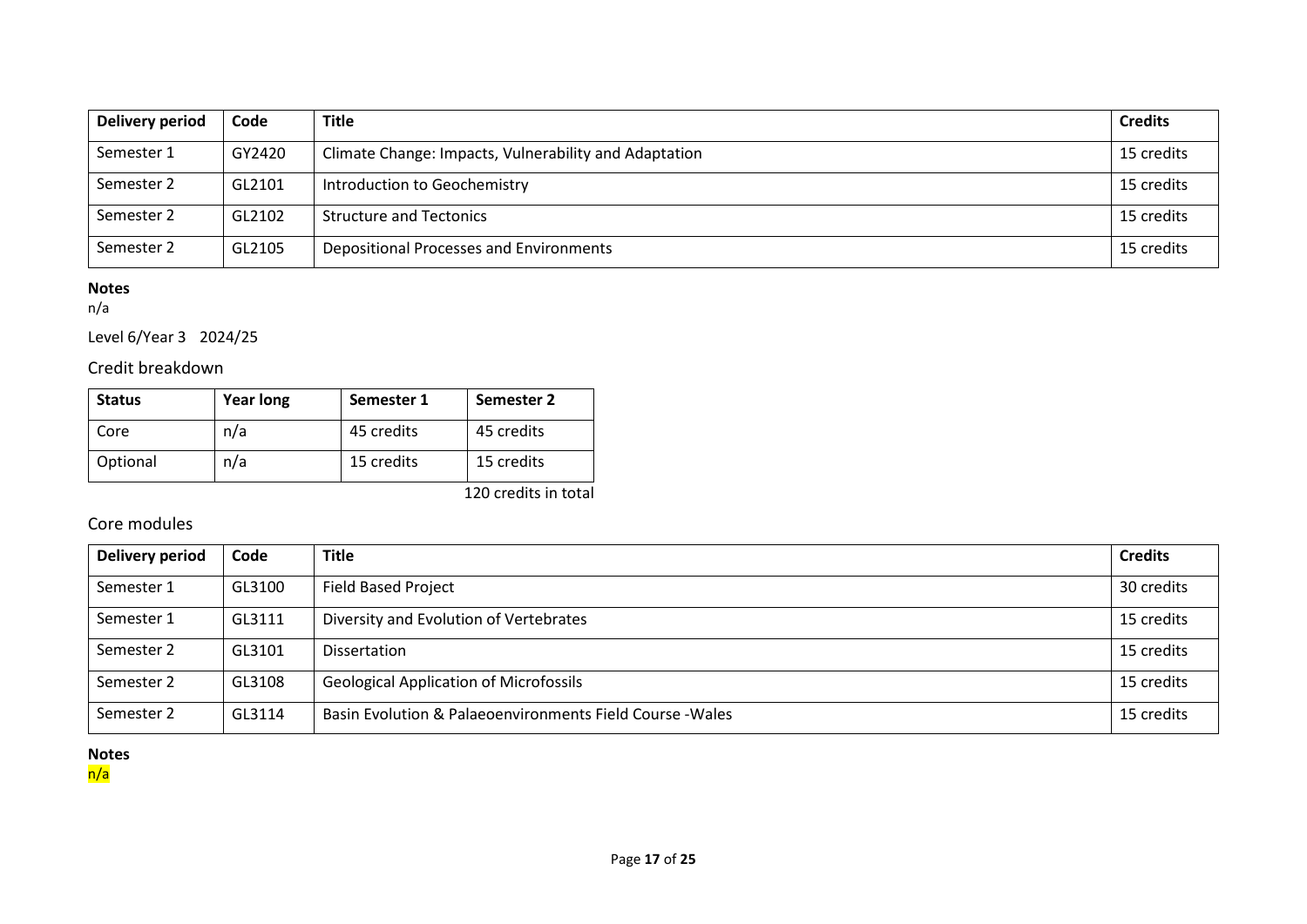### Option modules

| <b>Delivery period</b> | Code   | <b>Title</b>                                      | <b>Credits</b> |
|------------------------|--------|---------------------------------------------------|----------------|
| Semester 1             | GL3102 | <b>Environmental Geoscience</b>                   | 15 credits     |
| Semester 1             | GL3118 | <b>Crustal Dynamics</b>                           | 15 credits     |
| Semester 1             | GY3435 | Water Quality Processes and Management            | 15 credits     |
| Semester 2             | GL3105 | Earth Science in Education                        | 15 credits     |
| Semester 2             | GL3106 | <b>Planetary Science</b>                          | 15 credits     |
| Semester 2             | GL3109 | Mineral Exploration, Economics and Sustainability | 15 credits     |
| Semester 2             | GY3434 | Stable Isotopes in the Environment                | 15 credits     |
| Semester 2             | GY3438 | <b>River Dynamics</b>                             | 15 credits     |

#### **Notes**

This is an indicative list of option modules and not definitive of what will be available. Option module choice is also subject to availability, timetabling, student number restrictions and, where appropriate, students having taken appropriate pre-requisite modules.

### BSc GEOLOGY WITH PALAEONTOLOGY WITH A YEAR IN INDUSTRY

Level 4/Year 1 2022/23

### Credit breakdown

| <b>Status</b> | <b>Year long</b> | Semester 1 | Semester 2 |
|---------------|------------------|------------|------------|
| Core          | 45 credits       | 30 credits | 45 credits |
| Optional      | n/a              | n/a        | n/a        |

120 credits in total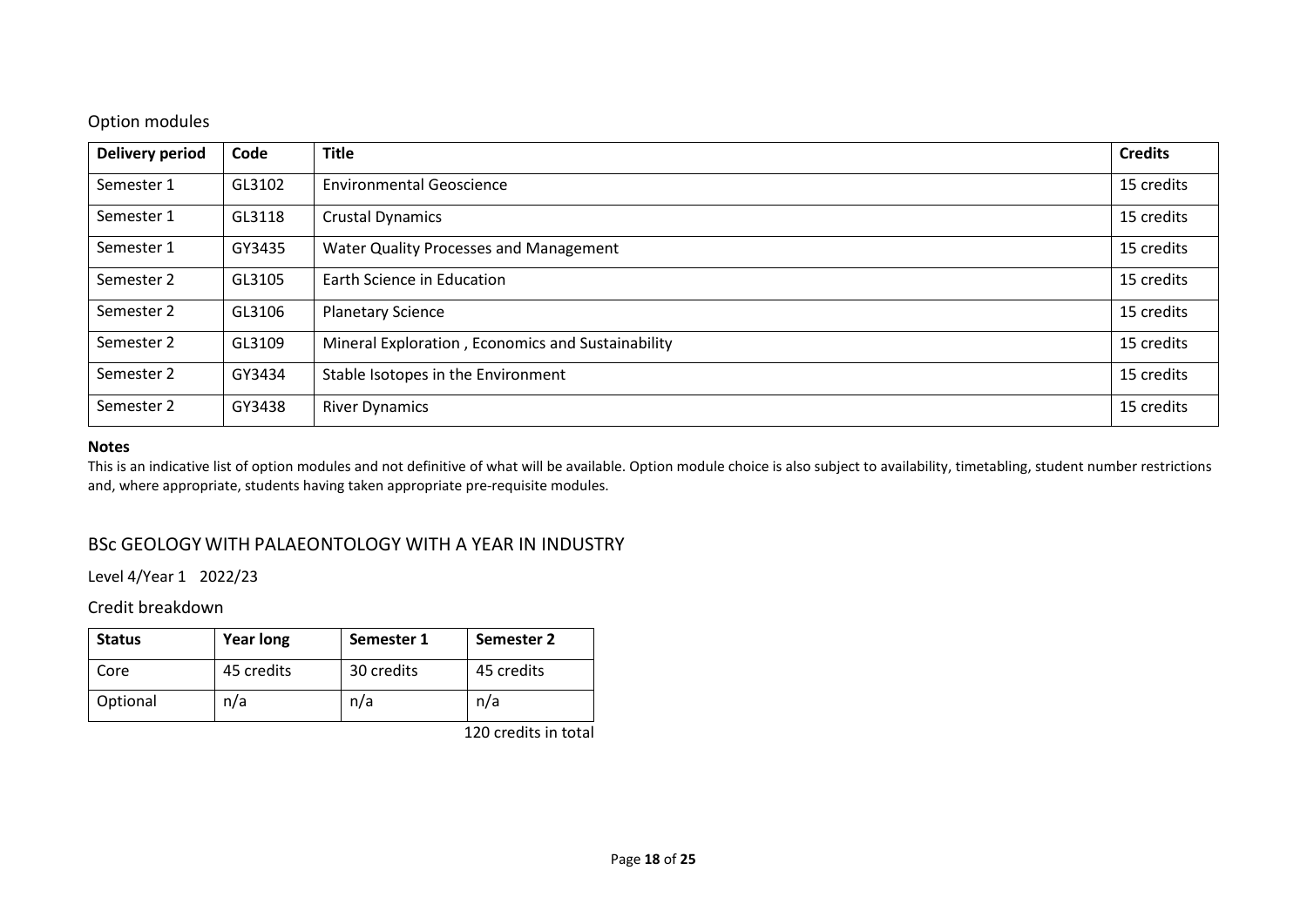## Core modules

| <b>Delivery period</b> | Code   | <b>Title</b>                                      | <b>Credits</b> |
|------------------------|--------|---------------------------------------------------|----------------|
| Year long              | GL1100 | Tutorials                                         | 15 credits     |
| Year long              | GL1101 | The Rock Cycle: our dynamic earth                 | 30 credits     |
| Semester 1             | GL1102 | Micro to Macro                                    | 15 credits     |
| Semester 1             | GL1103 | Palaeobiology and the Stratigraphic Record        | 15 credits     |
| Semester 2             | GL1104 | Natural Resources and Energy for the 21st Century | 15 credits     |
| Semester 2             | GL1105 | <b>Geological Maps and Structures</b>             | 15 credits     |
| Semester 2             | GL1106 | <b>Introductory Field Course</b>                  | 15 credits     |

### **Notes**

n/a

## Level 5/Year 2 2023/24

## Credit breakdown

| <b>Status</b> | <b>Year long</b> | Semester 1 | Semester 2 |
|---------------|------------------|------------|------------|
| Core          | 30 credits       | 45 credits | 45 credits |
| Optional      | n/a              | n/a        | n/a        |

120 credits in total

## Core modules

| Delivery period | Code   | <b>Title</b>                              | <b>Credits</b> |
|-----------------|--------|-------------------------------------------|----------------|
| Year long       | GL2100 | <b>Geological Field Skills</b>            | 30 credits     |
| Semester 1      | GL2103 | <b>Magmatic and Metamorphic Processes</b> | 15 credits     |
| Semester 1      | GL2107 | Major Events in the History of Life       | 15 credits     |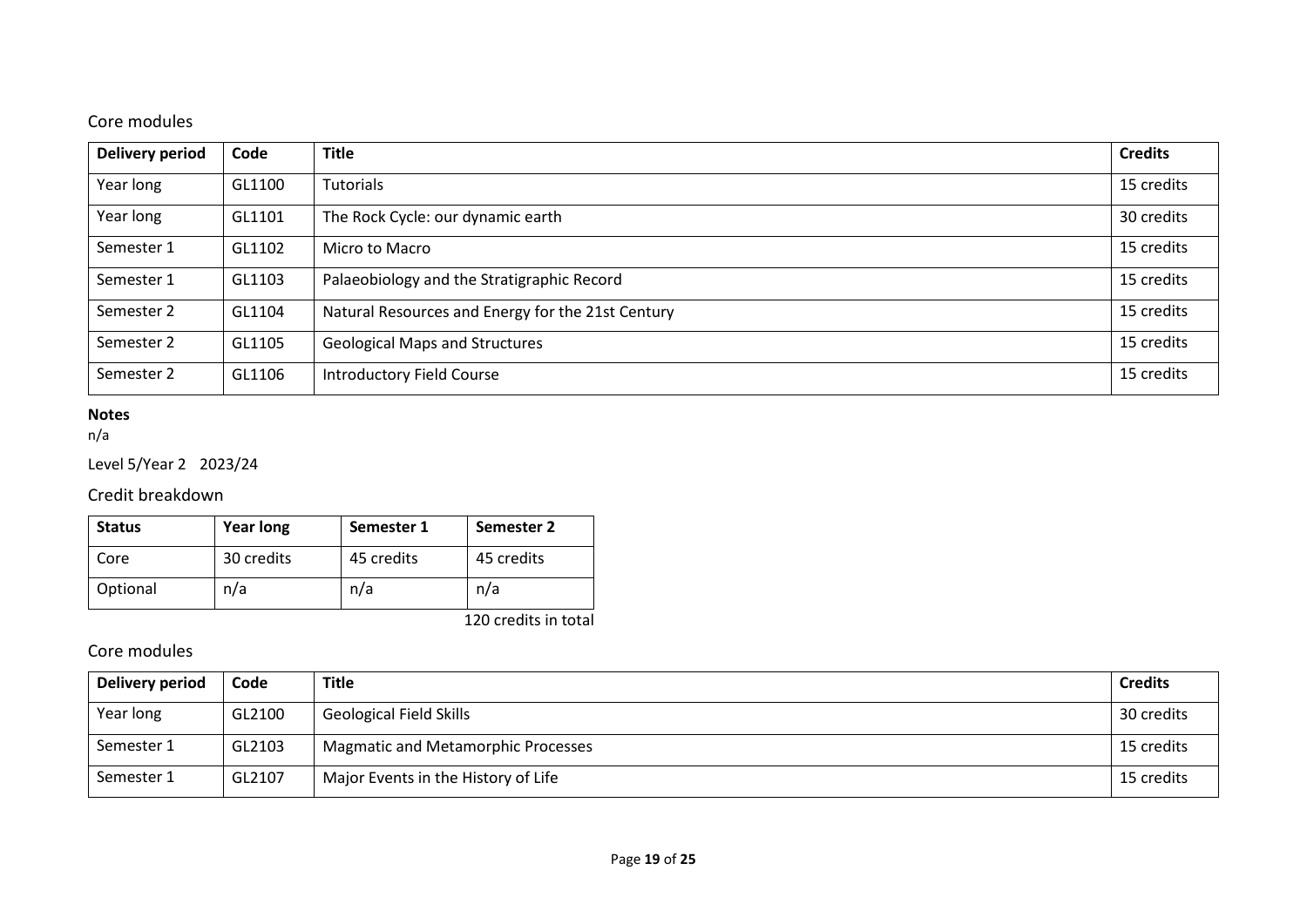| <b>Delivery period</b> | Code    | <b>Title</b>                                          | <b>Credits</b> |
|------------------------|---------|-------------------------------------------------------|----------------|
| Semester 1             | GY2420  | Climate Change: Impacts, Vulnerability and Adaptation | 15 credits     |
| Semester 2             | GL2101  | Introduction to Geochemistry                          | 15 credits     |
| Semester 2             | GL2102  | <b>Structure and Tectonics</b>                        | 15 credits     |
| Semester 2             | GL2105  | Depositional Processes and Environments               | 15 credits     |
| Semester 1             | ADGL221 | Placement Preparation 1                               | 0 credits      |
| Semester 2             | ADGL222 | <b>Placement Preparation 2</b>                        | 0 credits      |

### **Notes**

n/a

### **THIRD YEAR**

Students who gain an industry placement will be assessed as per the standard model for undergraduate placements in the College of Science and Engineering. The marks from this year will not be included in the final degree assessment.

| Year long          | ADGL223 | On Placement | 0 credits |
|--------------------|---------|--------------|-----------|
| Level 6/Year Final | 2025/26 |              |           |

## Credit breakdown

| <b>Status</b> | <b>Year long</b> | Semester 1 | <b>Semester 2</b> |
|---------------|------------------|------------|-------------------|
| Core          | n/a              | 45 credits | 45 credits        |
| Optional      | n/a              | 15 credits | 15 credits        |

120 credits in total

### Core modules

| Delivery period | Code   | Title                                  | <b>Credits</b> |
|-----------------|--------|----------------------------------------|----------------|
| Semester 1      | GL3100 | <b>Field Based Project</b>             | 30 credits     |
| Semester 1      | GL3111 | Diversity and Evolution of Vertebrates | 15 credits     |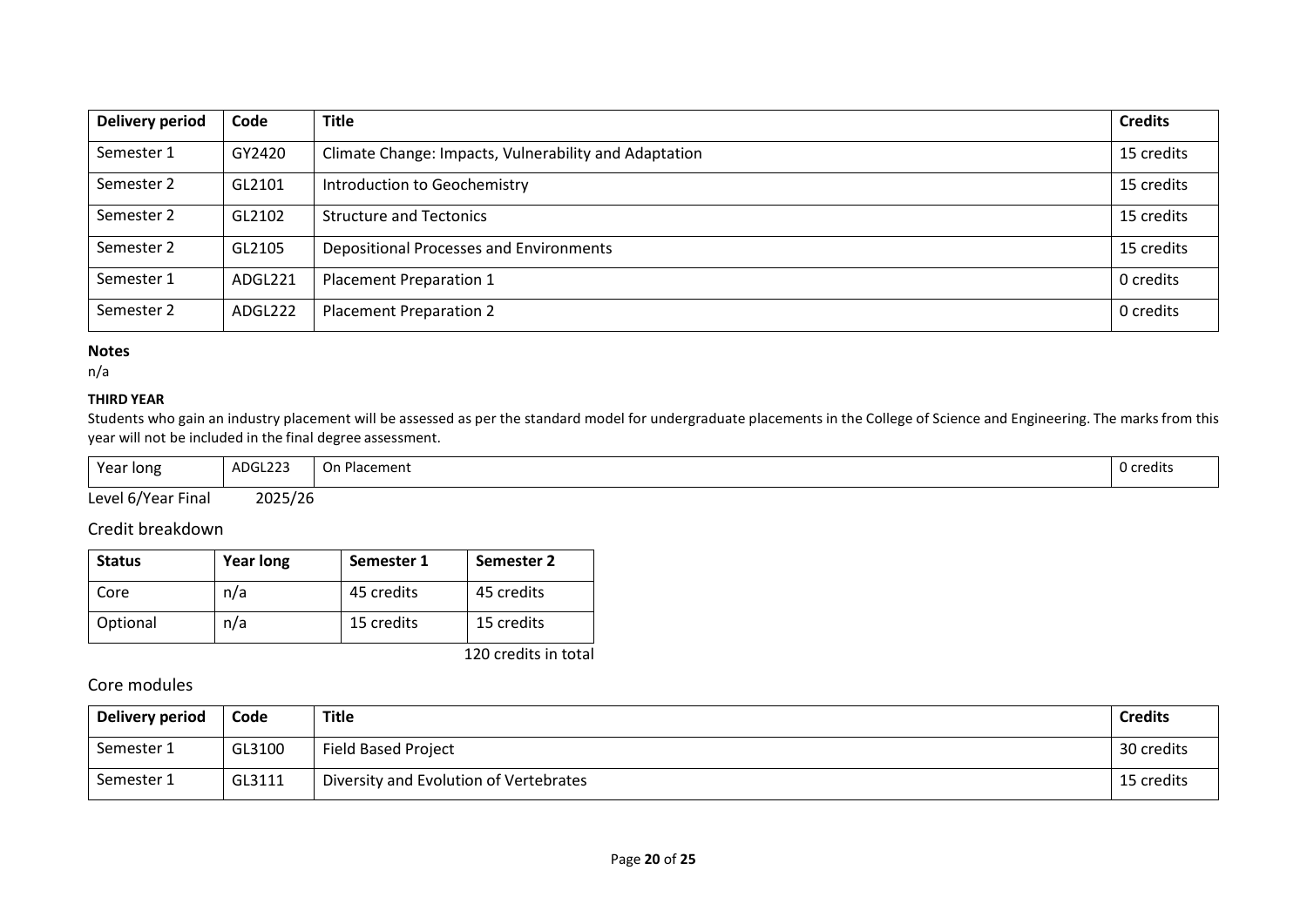| Delivery period | Code   | <b>Title</b>                                              | <b>Credits</b> |
|-----------------|--------|-----------------------------------------------------------|----------------|
| Semester 2      | GL3101 | Dissertation                                              | 15 credits     |
| Semester 2      | GL3108 | <b>Geological Application of Microfossils</b>             | 15 credits     |
| Semester 2      | GL3114 | Basin Evolution & Palaeoenvironments Field Course - Wales | 15 credits     |

### **Notes**

n/a

### Option modules

| <b>Delivery period</b> | Code   | <b>Title</b>                                      | <b>Credits</b> |
|------------------------|--------|---------------------------------------------------|----------------|
| Semester 1             | GL3102 | <b>Environmental Geoscience</b>                   | 15 credits     |
| Semester 1             | GL3118 | <b>Crustal Dynamics</b>                           | 15 credits     |
| Semester 1             | GY3435 | Water Quality Processes and Management            | 15 credits     |
| Semester 2             | GL3105 | Earth Science in Education                        | 15 credits     |
| Semester 2             | GL3106 | <b>Planetary Science</b>                          | 15 credits     |
| Semester 2             | GL3109 | Mineral Exploration, Economics and Sustainability | 15 credits     |
| Semester 2             | GY3434 | Stable Isotopes in the Environment                | 15 credits     |
| Semester 2             | GY3438 | <b>River Dynamics</b>                             | 15 credits     |

### **Notes**

This is an indicative list of option modules and not definitive of what will be available. Option module choice is also subject to availability, timetabling, student number restrictions and, where appropriate, students having taken appropriate pre-requisite modules.

## BSc GEOLOGY WITH PALAEONTOLOGY WITH A YEAR ABROAD

Level 4/Year 1 2022/23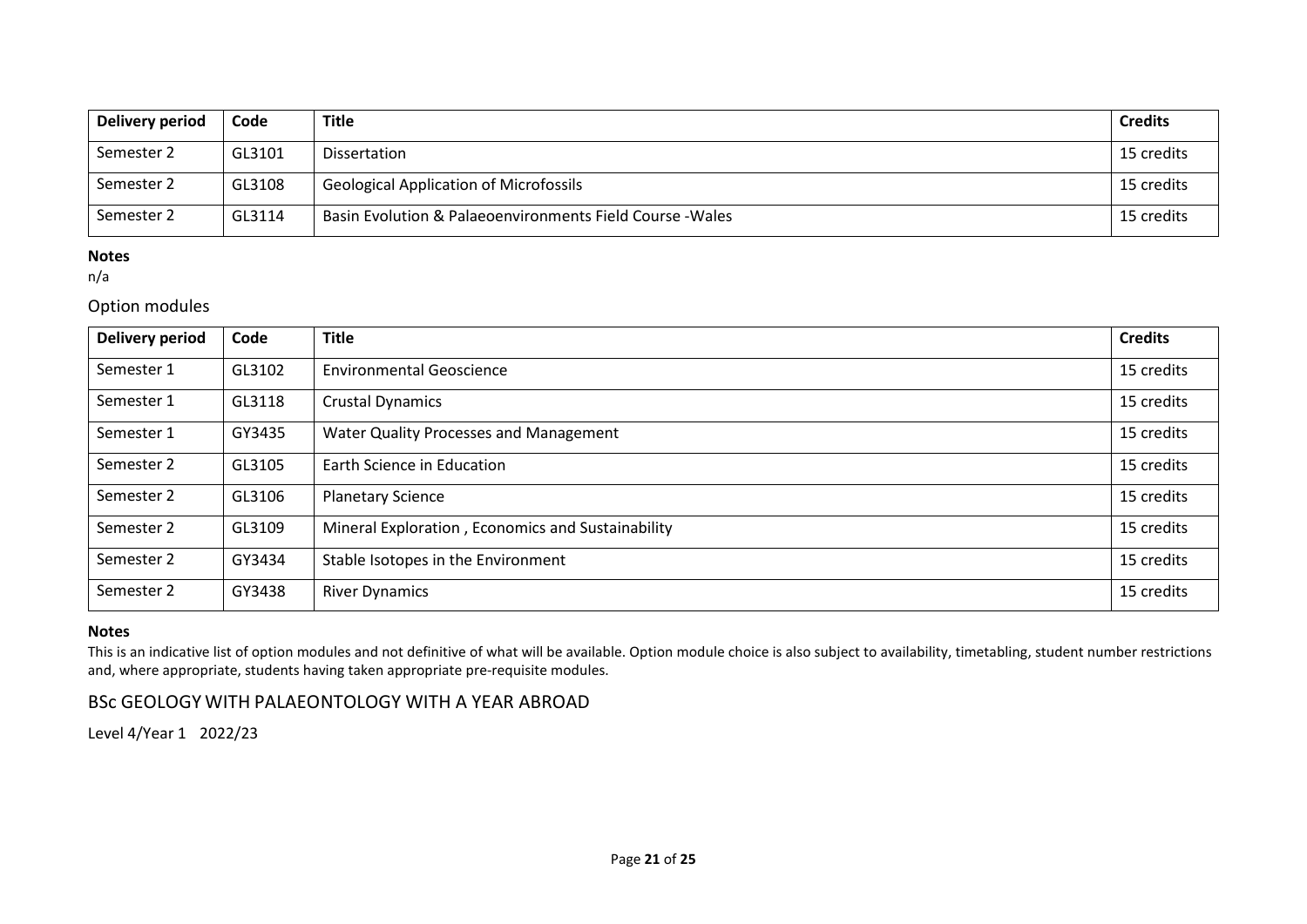## Credit breakdown

| <b>Status</b> | <b>Year long</b> | Semester 1 | Semester 2            |
|---------------|------------------|------------|-----------------------|
| Core          | 45 credits       | 30 credits | 45 credits            |
| Optional      | n/a              | n/a        | n/a                   |
|               |                  |            | $1.20 \times 10^{-1}$ |

#### 120 credits in total

### Core modules

| <b>Delivery period</b> | Code   | <b>Title</b>                                      | <b>Credits</b> |
|------------------------|--------|---------------------------------------------------|----------------|
| Year long              | GL1100 | <b>Tutorials</b>                                  | 15 credits     |
| Year long              | GL1101 | The Rock Cycle: our dynamic earth                 | 30 credits     |
| Semester 1             | GL1102 | Micro to Macro                                    | 15 credits     |
| Semester 1             | GL1103 | Palaeobiology and the Stratigraphic Record        | 15 credits     |
| Semester 2             | GL1104 | Natural Resources and Energy for the 21st Century | 15 credits     |
| Semester 2             | GL1105 | <b>Geological Maps and Structures</b>             | 15 credits     |
| Semester 2             | GL1106 | <b>Introductory Field Course</b>                  | 15 credits     |

### **Notes**

n/a

Level 5/Year 2 2023/24

## Credit breakdown

| <b>Status</b> | <b>Year long</b> | Semester 1 | Semester 2 |
|---------------|------------------|------------|------------|
| Core          | 30 credits       | 45 credits | 45 credits |
| Optional      | n/a              | n/a        | n/a        |

120 credits in total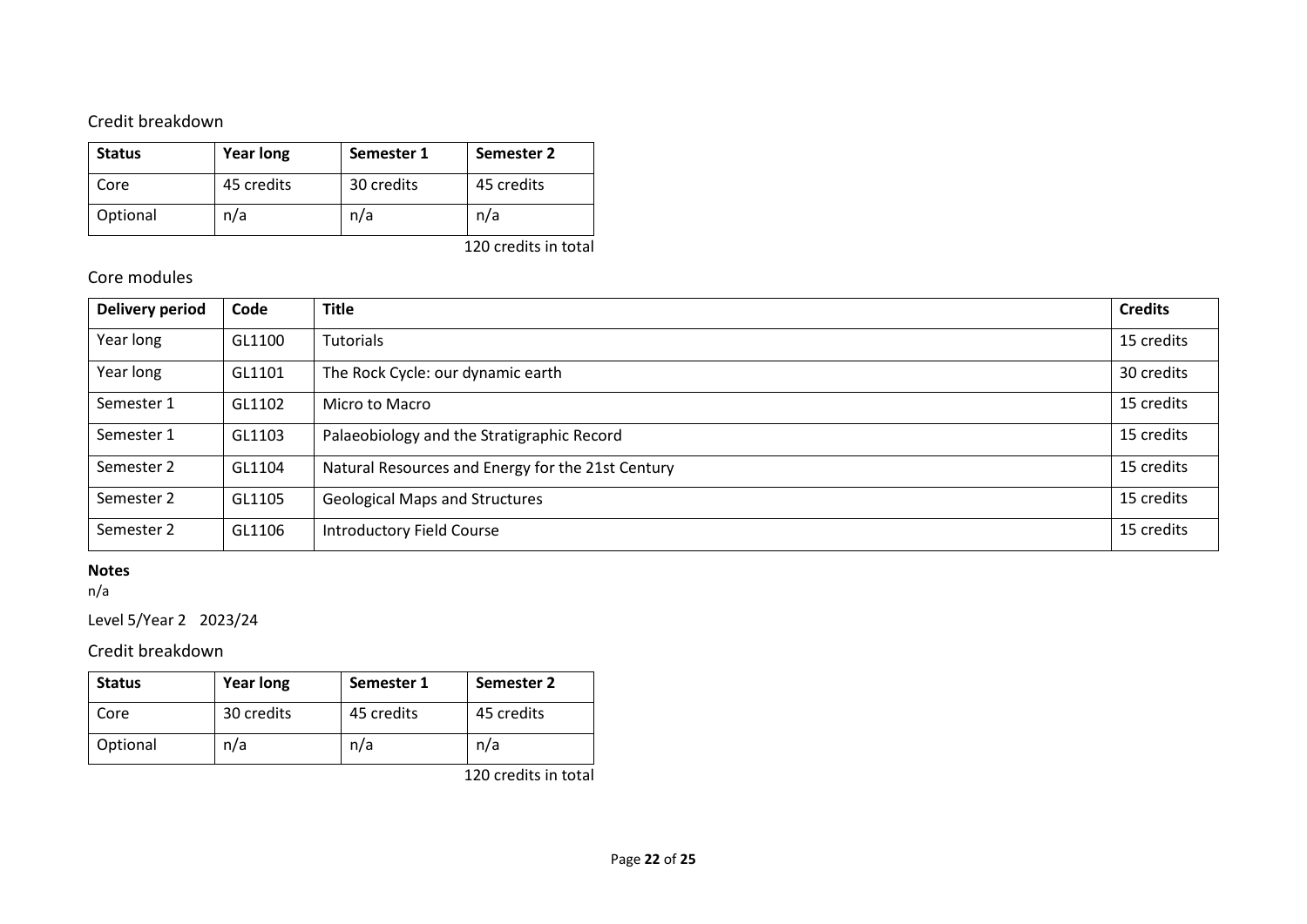### Core modules

| <b>Delivery period</b> | Code   | <b>Title</b>                                          | <b>Credits</b> |
|------------------------|--------|-------------------------------------------------------|----------------|
| Year long              | GL2100 | <b>Geological Field Skills</b>                        | 30 credits     |
| Semester 1             | GL2103 | <b>Magmatic and Metamorphic Processes</b>             | 15 credits     |
| Semester 1             | GL2107 | Major Events in the History of Life                   | 15 credits     |
| Semester 1             | GY2420 | Climate Change: Impacts, Vulnerability and Adaptation | 15 credits     |
| Semester 2             | GL2101 | Introduction to Geochemistry                          | 15 credits     |
| Semester 2             | GL2102 | <b>Structure and Tectonics</b>                        | 15 credits     |
| Semester 2             | GL2105 | Depositional Processes and Environments               | 15 credits     |

#### **Notes**

n/a

### **THIRD YEAR MODULES** 2024/25

The third year will be spent abroad at one of the University's partner institutions. Students will be required to reach a prescribed level of attainment in the work done abroad (a pass in Leicester terms according to the mark translation). Any student failing the year abroad component will revert back to the standard Leicester variant of their degree."

Level 6/Year Final 2025/26

### Credit breakdown

| <b>Status</b> | <b>Year long</b> | Semester 1 | Semester 2 |
|---------------|------------------|------------|------------|
| Core          | n/a              | 45 credits | 45 credits |
| Optional      | n/a              | 15 credits | 15 credits |

120 credits in total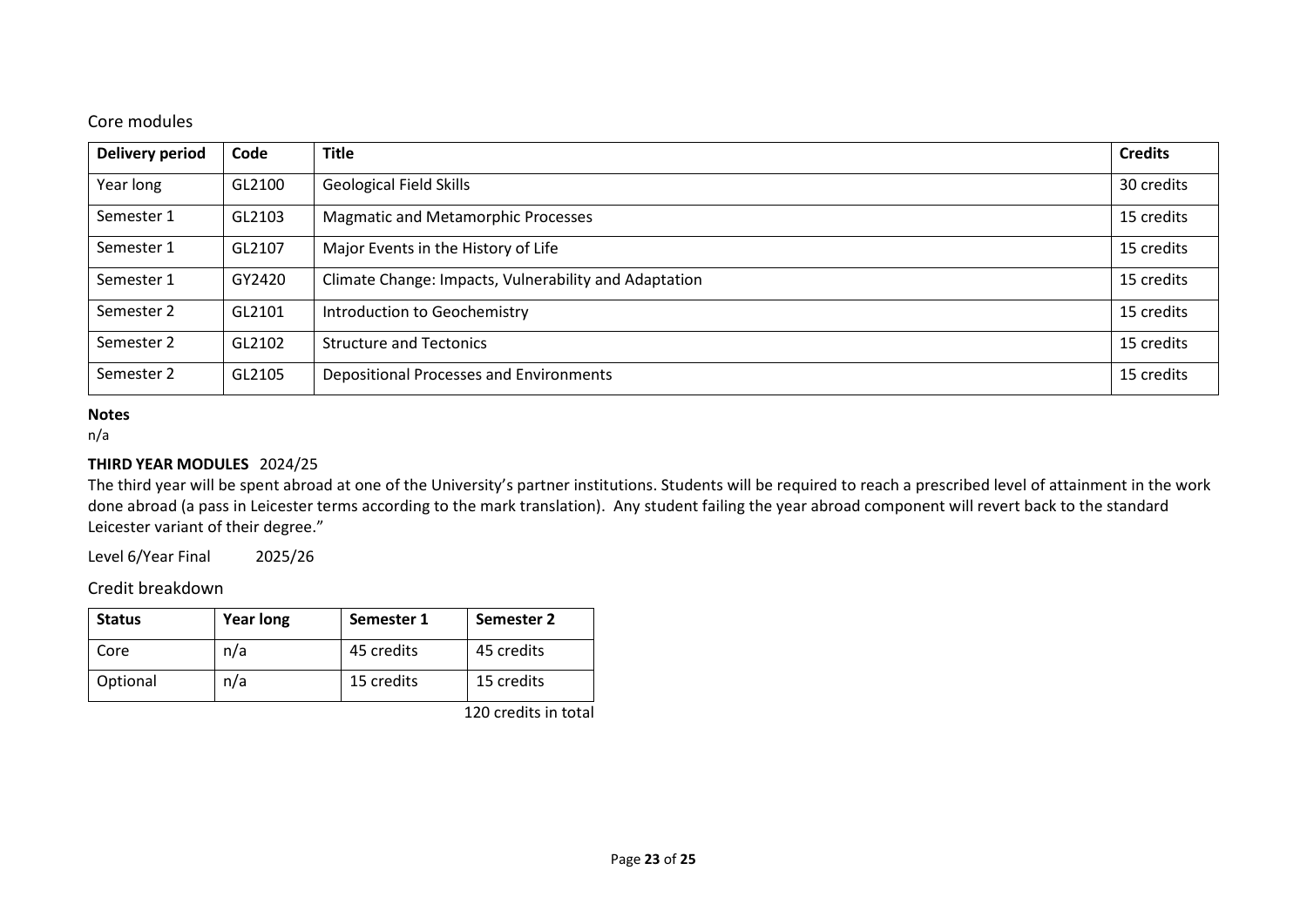## Core modules

| <b>Delivery period</b> | Code   | <b>Title</b>                                              | <b>Credits</b> |
|------------------------|--------|-----------------------------------------------------------|----------------|
| Semester 1             | GL3100 | <b>Field Based Project</b>                                | 30 credits     |
| Semester 1             | GL3111 | Diversity and Evolution of Vertebrates                    | 15 credits     |
| Semester 2             | GL3101 | <b>Dissertation</b>                                       | 15 credits     |
| Semester 2             | GL3108 | <b>Geological Application of Microfossils</b>             | 15 credits     |
| Semester 2             | GL3114 | Basin Evolution & Palaeoenvironments Field Course - Wales | 15 credits     |

### **Notes**

n/a

## Option modules

| <b>Delivery period</b> | Code   | <b>Title</b>                                      | <b>Credits</b> |
|------------------------|--------|---------------------------------------------------|----------------|
| Semester 1             | GL3102 | <b>Environmental Geoscience</b>                   | 15 credits     |
| Semester 1             | GL3118 | <b>Crustal Dynamics</b>                           | 15 credits     |
| Semester 1             | GY3435 | Water Quality Processes and Management            | 15 credits     |
| Semester 2             | GL3105 | Earth Science in Education                        | 15 credits     |
| Semester 2             | GL3106 | <b>Planetary Science</b>                          | 15 credits     |
| Semester 2             | GL3109 | Mineral Exploration, Economics and Sustainability | 15 credits     |
| Semester 2             | GY3434 | Stable Isotopes in the Environment                | 15 credits     |
| Semester 2             | GY3438 | <b>River Dynamics</b>                             | 15 credits     |

### **Notes**

This is an indicative list of option modules and not definitive of what will be available. Option module choice is also subject to availability, timetabling, student number restrictions and, where appropriate, students having taken appropriate pre-requisite modules.